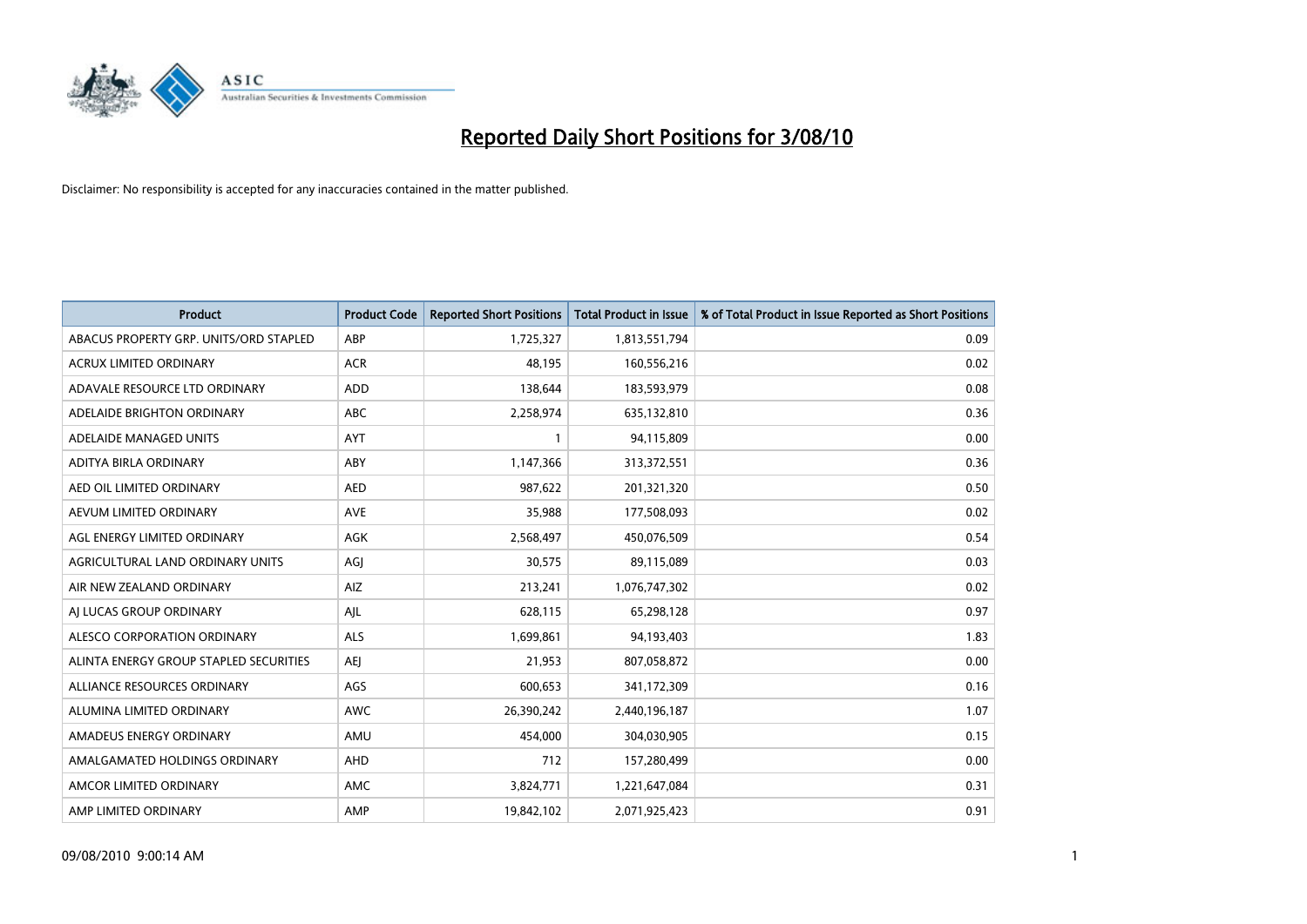

| <b>Product</b>                          | <b>Product Code</b> | <b>Reported Short Positions</b> | Total Product in Issue | % of Total Product in Issue Reported as Short Positions |
|-----------------------------------------|---------------------|---------------------------------|------------------------|---------------------------------------------------------|
| AMPELLA MINING ORDINARY                 | <b>AMX</b>          | 14,054                          | 166,990,873            | 0.01                                                    |
| ANDEAN RESOURCES LTD ORDINARY           | <b>AND</b>          | 329,860                         | 471,382,867            | 0.07                                                    |
| ANGLOGOLD ASHANTI CDI 5:1               | AGG                 | 503                             | 89,207,765             | 0.00                                                    |
| ANSELL LIMITED ORDINARY                 | <b>ANN</b>          | 1,992,498                       | 131,577,652            | 1.50                                                    |
| ANZ BANKING GRP LTD ORDINARY            | ANZ                 | 6,136,746                       | 2,559,171,046          | 0.20                                                    |
| APA GROUP STAPLED SECURITIES            | <b>APA</b>          | 4,183,353                       | 542,318,629            | 0.78                                                    |
| APEX MINERALS NL ORDINARY               | <b>AXM</b>          | 885.146                         | 3,317,819,909          | 0.03                                                    |
| APN EUROPEAN RETAIL UNITS STAPLED SEC.  | AEZ                 | 11,832                          | 544,910,660            | 0.00                                                    |
| APN NEWS & MEDIA ORDINARY               | <b>APN</b>          | 11,110,982                      | 598,823,853            | 1.86                                                    |
| APOLLO GAS LIMITED ORDINARY             | <b>AZO</b>          | 71,180                          | 83,488,660             | 0.09                                                    |
| AQUARIUS PLATINUM. ORDINARY             | <b>AOP</b>          | 4,005,074                       | 463,070,936            | 0.86                                                    |
| AQUILA RESOURCES ORDINARY               | <b>AQA</b>          | 1,387,875                       | 322,273,136            | 0.41                                                    |
| ARAFURA RESOURCE LTD ORDINARY           | <b>ARU</b>          | 11,939                          | 290,640,342            | 0.00                                                    |
| ARCHER EXPLORATION ORDINARY             | <b>AXE</b>          |                                 | 64,428,477             | 0.00                                                    |
| ARDENT LEISURE GROUP STAPLED SECURITIES | AAD                 | 41,384                          | 309,109,468            | 0.02                                                    |
| ARISTOCRAT LEISURE ORDINARY             | ALL                 | 14,281,937                      | 533,379,348            | 2.69                                                    |
| <b>ARROW ENERGY ORDINARY</b>            | <b>AOE</b>          | 1,586,558                       | 734,120,686            | 0.22                                                    |
| ASCIANO GROUP STAPLED SECURITIES        | <b>AIO</b>          | 22,147,587                      | 2,926,103,883          | 0.76                                                    |
| ASG GROUP LIMITED ORDINARY              | <b>ASZ</b>          | 37,398                          | 151,836,046            | 0.02                                                    |
| ASPEN GROUP ORD/UNITS STAPLED           | <b>APZ</b>          | 390.792                         | 579,980,076            | 0.06                                                    |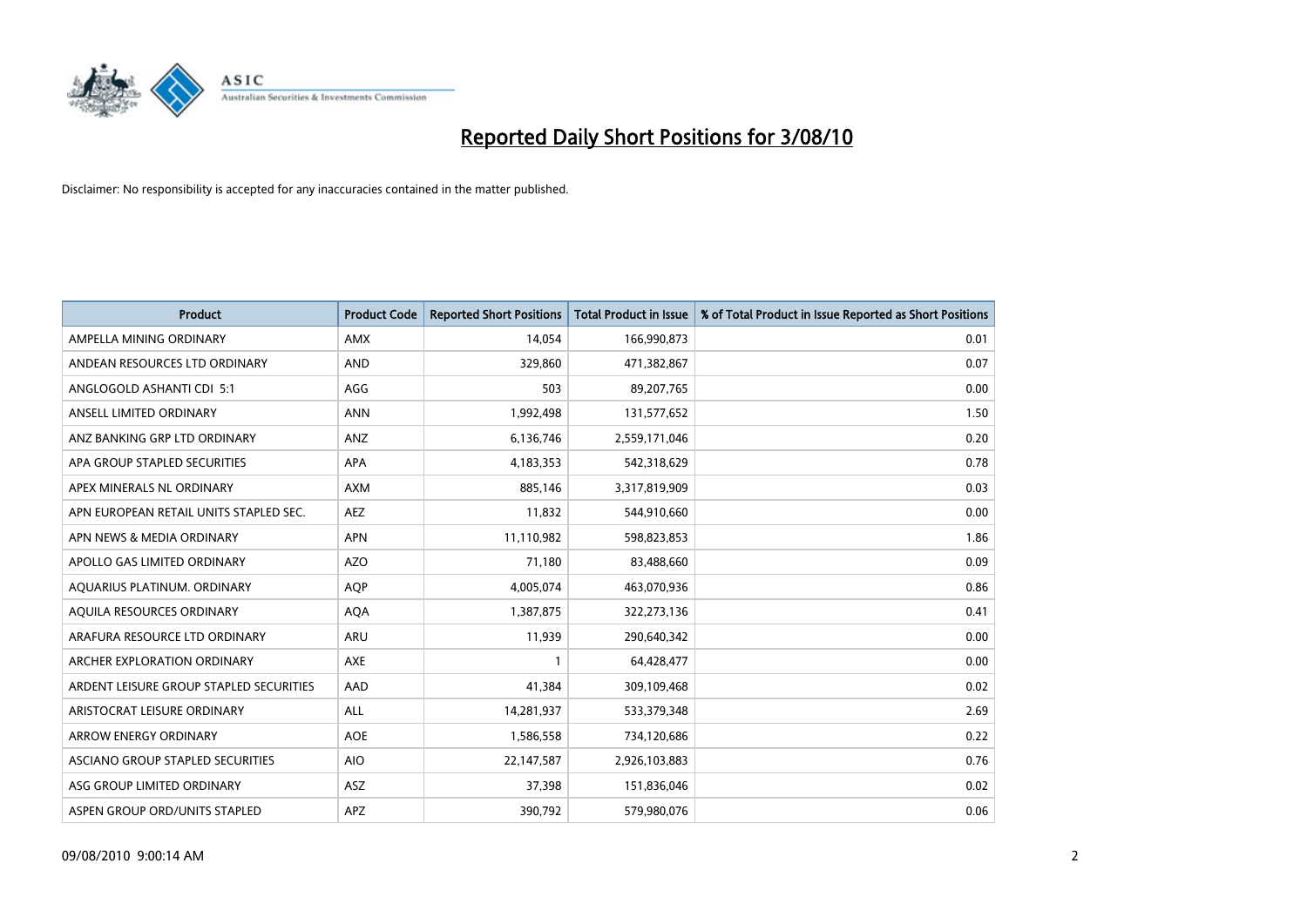

| <b>Product</b>                          | <b>Product Code</b> | <b>Reported Short Positions</b> | <b>Total Product in Issue</b> | % of Total Product in Issue Reported as Short Positions |
|-----------------------------------------|---------------------|---------------------------------|-------------------------------|---------------------------------------------------------|
| ASTRO JAP PROP GROUP STAPLED SECURITIES | AJA                 | 42,213                          | 508,212,161                   | 0.01                                                    |
| ASX LIMITED ORDINARY                    | ASX                 | 2,615,508                       | 173,576,316                   | 1.49                                                    |
| ATLAS IRON LIMITED ORDINARY             | <b>AGO</b>          | 15,906,158                      | 473,773,816                   | 3.33                                                    |
| AUCKLAND INTERNATION ORDINARY           | <b>AIA</b>          | 54                              | 1,310,392,831                 | 0.00                                                    |
| <b>AURORA OIL &amp; GAS ORDINARY</b>    | <b>AUT</b>          | 275,000                         | 275,350,342                   | 0.10                                                    |
| <b>AUROX RESOURCES ORDINARY</b>         | <b>AXO</b>          | $\overline{2}$                  | 196,044,413                   | 0.00                                                    |
| AUSDRILL LIMITED ORDINARY               | <b>ASL</b>          | 36,197                          | 254,290,140                   | 0.01                                                    |
| AUSENCO LIMITED ORDINARY                | <b>AAX</b>          | 3,169,718                       | 122,427,576                   | 2.58                                                    |
| <b>AUSTAL LIMITED ORDINARY</b>          | ASB                 | 265,291                         | 188,069,638                   | 0.13                                                    |
| <b>AUSTAR UNITED ORDINARY</b>           | <b>AUN</b>          | 11,395,048                      | 1,260,030,198                 | 0.90                                                    |
| AUSTBROKERS HOLDINGS ORDINARY           | <b>AUB</b>          | 2                               | 52,736,987                    | 0.00                                                    |
| AUSTEREO GROUP LTD. ORDINARY            | <b>AEO</b>          | 166,845                         | 344,798,708                   | 0.04                                                    |
| AUSTIN ENGINEERING ORDINARY             | ANG                 | 7,036                           | 69,414,403                    | 0.01                                                    |
| AUSTRALAND PROPERTY STAPLED SECURITY    | <b>ALZ</b>          | 218,239                         | 576,837,197                   | 0.04                                                    |
| AUSTRALIAN AGRICULT, ORDINARY           | <b>AAC</b>          | 3,487,251                       | 264,264,459                   | 1.31                                                    |
| AUSTRALIAN EDUCATION UNITS              | <b>AEU</b>          | 625,000                         | 134,973,383                   | 0.46                                                    |
| AUSTRALIAN FOUNDAT. ORDINARY            | AFI                 | 1,662                           | 989,153,644                   | 0.00                                                    |
| AUSTRALIAN INFRASTR. UNITS/ORDINARY     | <b>AIX</b>          | 415,973                         | 620,733,944                   | 0.06                                                    |
| AUSTRALIAN MINES LTD ORDINARY           | <b>AUZ</b>          | 1,400,000                       | 6,981,662,168                 | 0.02                                                    |
| AUSTRALIAN PHARM. ORDINARY              | API                 | 471,108                         | 488,115,883                   | 0.09                                                    |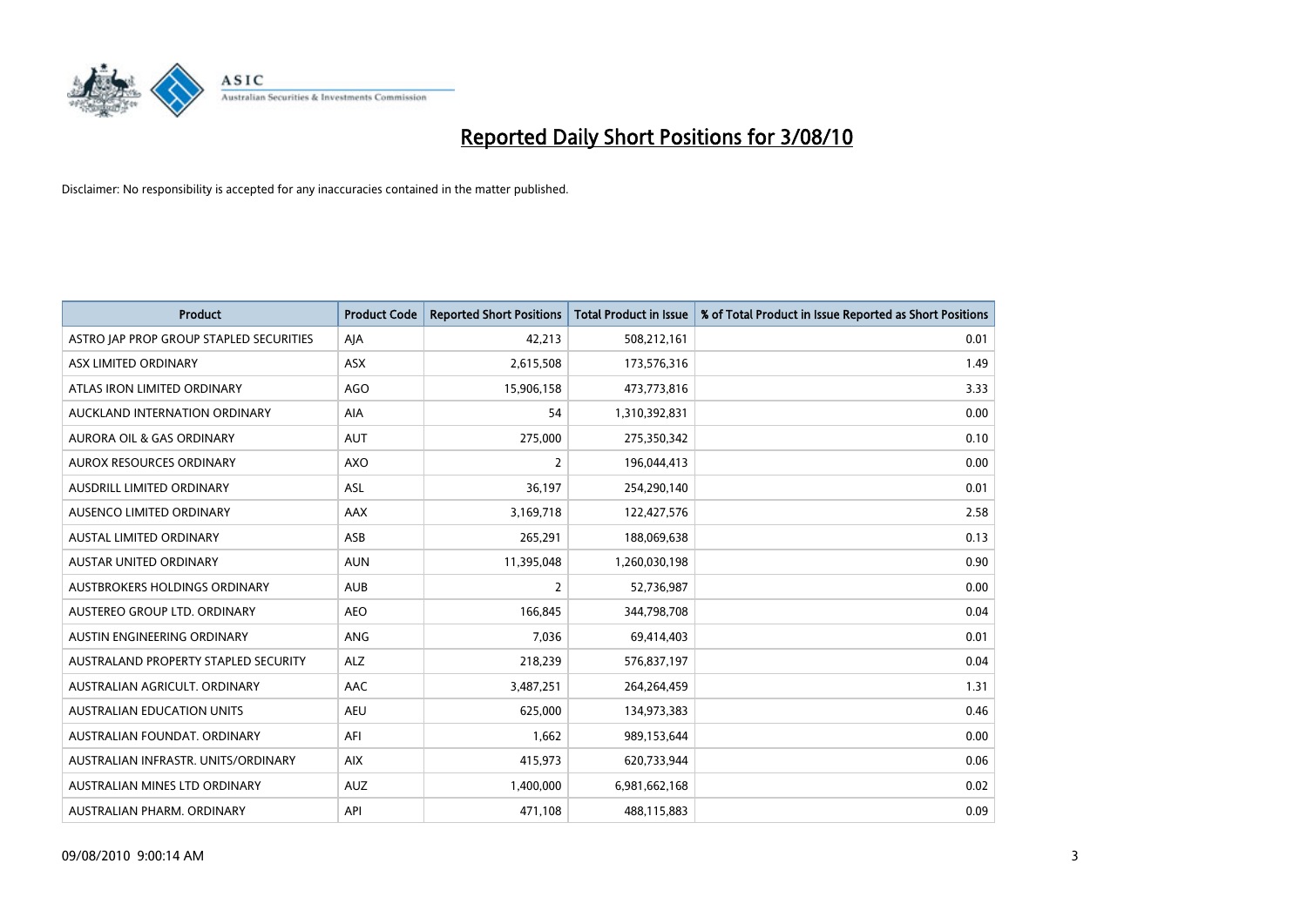

| <b>Product</b>                       | <b>Product Code</b> | <b>Reported Short Positions</b> | <b>Total Product in Issue</b> | % of Total Product in Issue Reported as Short Positions |
|--------------------------------------|---------------------|---------------------------------|-------------------------------|---------------------------------------------------------|
| AVEXA LIMITED ORDINARY               | <b>AVX</b>          | 243,657                         | 847,688,779                   | 0.03                                                    |
| AVOCA RESOURCES ORDINARY             | <b>AVO</b>          | 11,815,485                      | 290,892,011                   | 4.05                                                    |
| AWB LIMITED ORDINARY                 | <b>AWB</b>          | 7,604,485                       | 817,304,356                   | 0.92                                                    |
| AWE LIMITED ORDINARY                 | <b>AWE</b>          | 477,179                         | 521,871,941                   | 0.08                                                    |
| AXA ASIA PACIFIC ORDINARY            | <b>AXA</b>          | 279,912                         | 2,067,095,545                 | 0.00                                                    |
| BANK OF QUEENSLAND. ORDINARY         | <b>BOQ</b>          | 378,638                         | 215,681,127                   | 0.18                                                    |
| <b>BANNERMAN RESOURCES ORDINARY</b>  | <b>BMN</b>          | 299,079                         | 201,710,934                   | 0.15                                                    |
| <b>BASS STRAIT OIL CO ORDINARY</b>   | <b>BAS</b>          | 1,482                           | 291,030,250                   | 0.00                                                    |
| BATAVIA MINING ORDINARY              | <b>BTV</b>          | 2,500                           | 153,032,145                   | 0.00                                                    |
| <b>BAUXITE RESOURCE LTD ORDINARY</b> | <b>BAU</b>          | 44,797                          | 234,379,896                   | 0.02                                                    |
| BEACH ENERGY LIMITED ORDINARY        | <b>BPT</b>          | 2,986,152                       | 1,092,548,972                 | 0.28                                                    |
| BENDIGO AND ADELAIDE ORDINARY        | <b>BEN</b>          | 2,225,737                       | 354,475,517                   | 0.63                                                    |
| BENDIGO MINING LTD ORDINARY          | <b>BDG</b>          | 4,752,842                       | 509,712,735                   | 0.92                                                    |
| BERKELEY RESOURCES ORDINARY          | <b>BKY</b>          | 5,069                           | 136,090,319                   | 0.00                                                    |
| <b>BHP BILLITON LIMITED ORDINARY</b> | <b>BHP</b>          | 31,521,136                      | 3,356,081,497                 | 0.92                                                    |
| <b>BILLABONG ORDINARY</b>            | <b>BBG</b>          | 4,821,922                       | 253,122,552                   | 1.93                                                    |
| <b>BIOTA HOLDINGS ORDINARY</b>       | <b>BTA</b>          | 1,550,795                       | 179,244,153                   | 0.87                                                    |
| <b>BISALLOY STEEL ORDINARY</b>       | <b>BIS</b>          | 84,480                          | 216,455,965                   | 0.04                                                    |
| BKI INVESTMENT LTD ORDINARY          | BKI                 | 508                             | 418,566,158                   | 0.00                                                    |
| <b>BLACKTHORN RESOURCES ORDINARY</b> | <b>BTR</b>          | 35.848                          | 106,885,300                   | 0.03                                                    |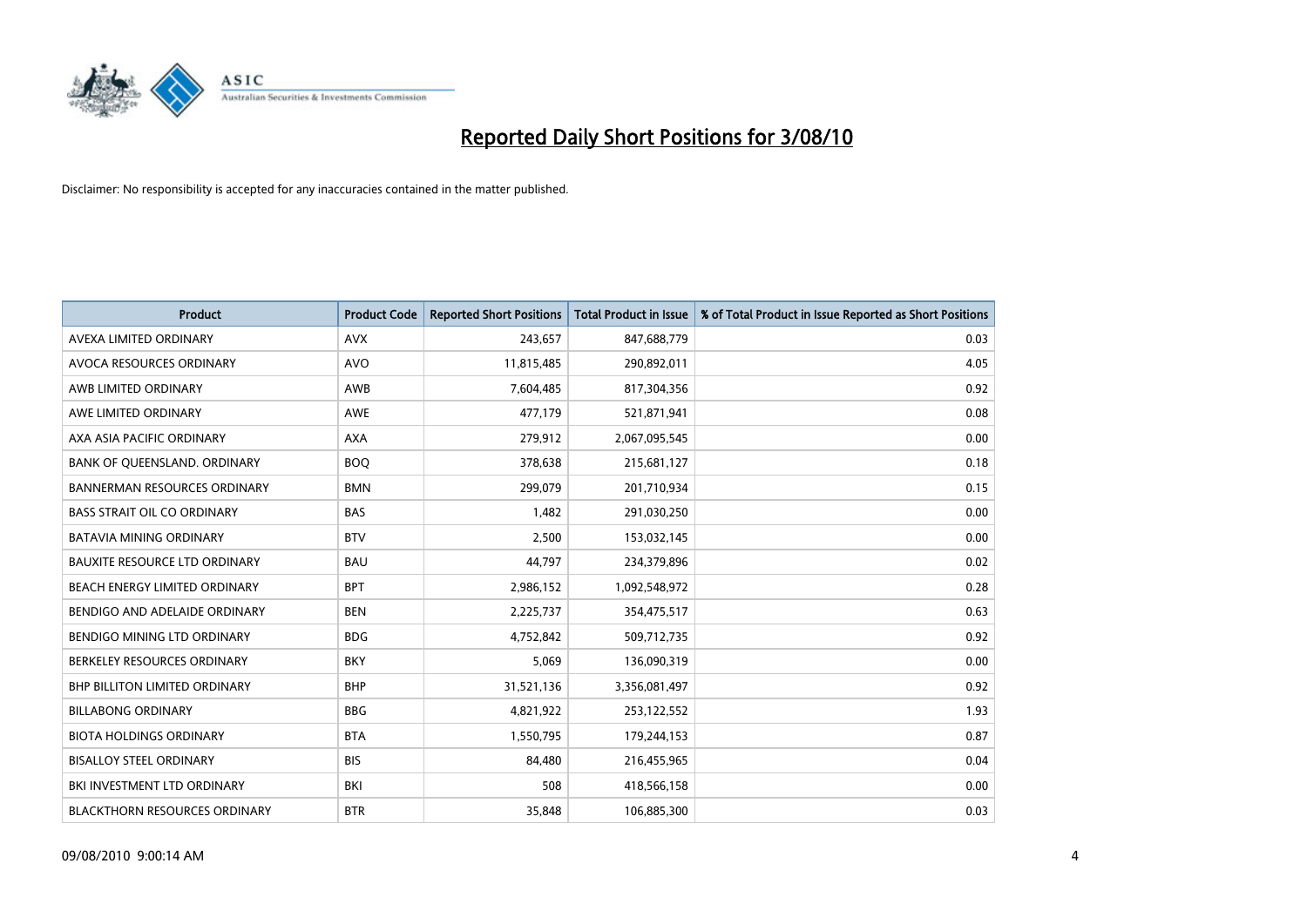

| <b>Product</b>                           | <b>Product Code</b> | <b>Reported Short Positions</b> | Total Product in Issue | % of Total Product in Issue Reported as Short Positions |
|------------------------------------------|---------------------|---------------------------------|------------------------|---------------------------------------------------------|
| <b>BLUESCOPE STEEL LTD ORDINARY</b>      | <b>BSL</b>          | 6,655,470                       | 1,823,322,017          | 0.32                                                    |
| <b>BOART LONGYEAR ORDINARY</b>           | <b>BLY</b>          | 2,803,550                       | 461,163,412            | 0.59                                                    |
| <b>BOOM LOGISTICS ORDINARY</b>           | <b>BOL</b>          | 337,999                         | 460,795,156            | 0.07                                                    |
| BORAL LIMITED. ORDINARY                  | <b>BLD</b>          | 13,370,056                      | 667,285,171            | 1.97                                                    |
| BOTSWANA METALS LTD ORDINARY             | <b>BML</b>          | 7,000                           | 106,087,760            | 0.01                                                    |
| <b>BOW ENERGY LIMITED ORDINARY</b>       | <b>BOW</b>          | 3,103,702                       | 280,607,187            | 1.12                                                    |
| <b>BRADKEN LIMITED ORDINARY</b>          | <b>BKN</b>          | 431,505                         | 138,747,494            | 0.30                                                    |
| <b>BRAMBLES LIMITED ORDINARY</b>         | <b>BXB</b>          | 6,839,658                       | 1,422,229,707          | 0.45                                                    |
| BRAVURA SOLUTIONS ORDINARY               | <b>BVA</b>          | 1,252,779                       | 648,127,461            | 0.19                                                    |
| <b>BREVILLE GROUP LTD ORDINARY</b>       | <b>BRG</b>          | 2,740                           | 129,515,322            | 0.00                                                    |
| <b>BRICKWORKS LIMITED ORDINARY</b>       | <b>BKW</b>          | 20,071                          | 147,235,904            | 0.01                                                    |
| <b>BROCKMAN RESOURCES ORDINARY</b>       | <b>BRM</b>          | 183,233                         | 141,488,151            | 0.11                                                    |
| BT INVESTMENT MNGMNT ORDINARY            | <b>BTT</b>          | 11,036                          | 160,000,000            | 0.01                                                    |
| <b>BUNNINGS WAREHOUSE ORDINARY UNITS</b> | <b>BWP</b>          | 351,268                         | 420,711,773            | 0.09                                                    |
| <b>BURU ENERGY ORDINARY</b>              | <b>BRU</b>          | 171,612                         | 182,769,813            | 0.09                                                    |
| CABCHARGE AUSTRALIA ORDINARY             | CAB                 | 1,511,420                       | 120,437,014            | 1.25                                                    |
| CALTEX AUSTRALIA ORDINARY                | <b>CTX</b>          | 6,170,901                       | 270,000,000            | 2.30                                                    |
| CAMPBELL BROTHERS ORDINARY               | <b>CPB</b>          | 394,020                         | 63,517,495             | 0.63                                                    |
| CAPE LAMBERT RES LTD ORDINARY            | <b>CFE</b>          | 295,063                         | 593,166,467            | 0.05                                                    |
| <b>CARBON ENERGY ORDINARY</b>            | <b>CNX</b>          | 445.550                         | 609.497.650            | 0.06                                                    |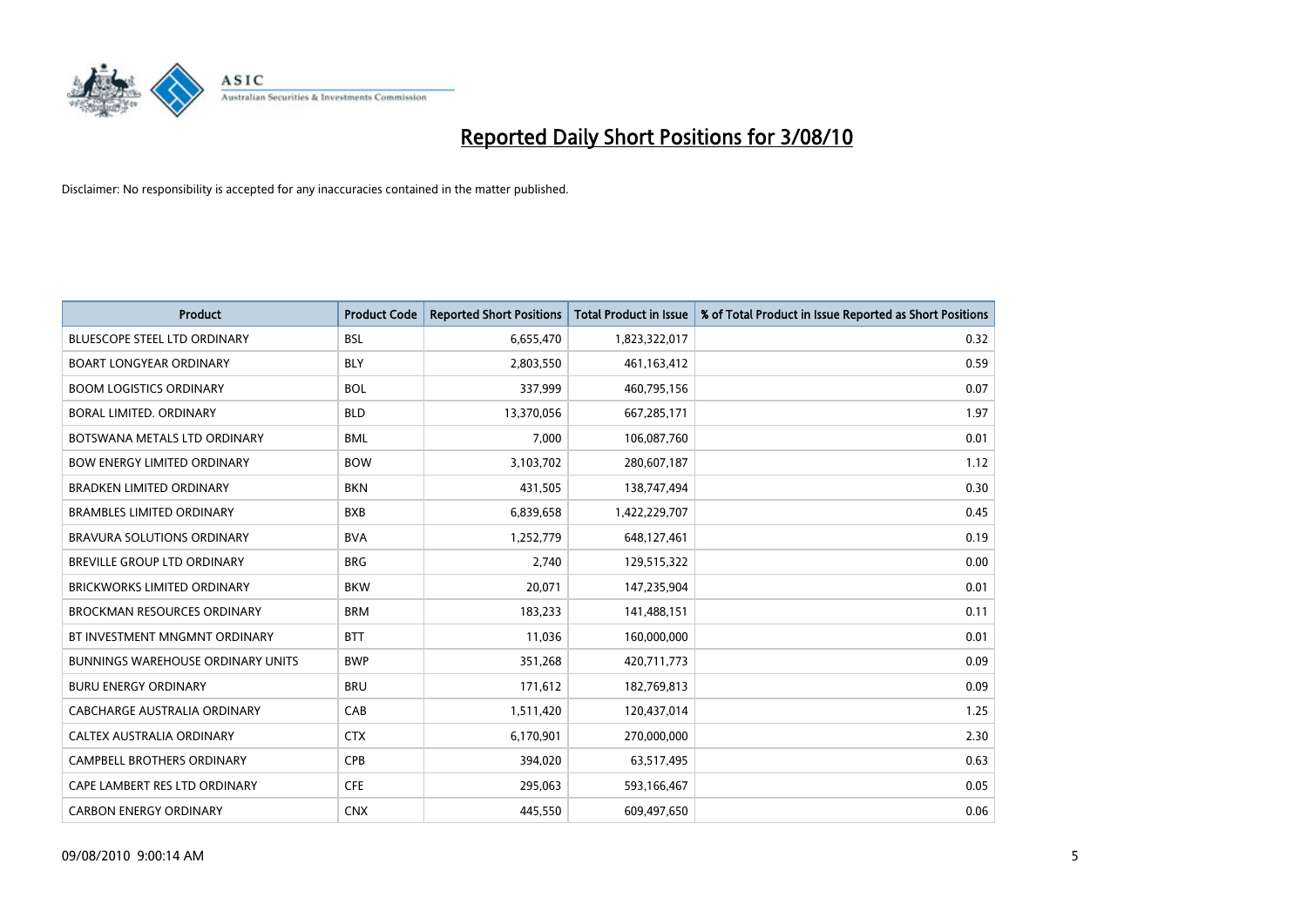

| <b>Product</b>                                | <b>Product Code</b> | <b>Reported Short Positions</b> | Total Product in Issue | % of Total Product in Issue Reported as Short Positions |
|-----------------------------------------------|---------------------|---------------------------------|------------------------|---------------------------------------------------------|
| <b>CARDNO LIMITED ORDINARY</b>                | CDD                 | 289,425                         | 90,510,461             | 0.32                                                    |
| CARNARVON PETROLEUM ORDINARY                  | <b>CVN</b>          | 1,400,821                       | 686,759,634            | 0.19                                                    |
| <b>CARNEGIE WAVE ENERGY ORDINARY</b>          | <b>CWE</b>          | 83,000                          | 565,237,627            | 0.01                                                    |
| CARPATHIAN RESOURCES ORDINARY                 | <b>CPN</b>          | 75,000                          | 265,533,501            | 0.03                                                    |
| CARPENTARIA EXP. LTD ORDINARY                 | CAP                 | 9,777                           | 93,821,301             | 0.01                                                    |
| CARSALES.COM LTD ORDINARY                     | <b>CRZ</b>          | 508,181                         | 232,490,800            | 0.22                                                    |
| CASH CONVERTERS ORD/DIV ACCESS                | CCV                 | 30,519                          | 379,761,025            | 0.00                                                    |
| <b>CASPIAN OIL &amp; GAS ORDINARY</b>         | <b>CIG</b>          | 50,000                          | 1,331,500,513          | 0.00                                                    |
| CATALPA RESOURCES ORDINARY                    | CAH                 | 61,431                          | 162,749,311            | 0.03                                                    |
| <b>CEC GROUP LIMITED ORDINARY</b>             | <b>CEG</b>          | 1,750                           | 79,662,662             | 0.00                                                    |
| CELLNET GROUP ORDINARY                        | <b>CLT</b>          | 1,342                           | 73,472,079             | 0.00                                                    |
| <b>CENTENNIAL COAL ORDINARY</b>               | <b>CEY</b>          | 3,981,619                       | 395,028,737            | 1.01                                                    |
| CENTRAL PETROLEUM ORDINARY                    | <b>CTP</b>          | 11,455                          | 907,291,115            | 0.00                                                    |
| <b>CENTRO PROPERTIES UNITS/ORD STAPLED</b>    | <b>CNP</b>          | 323,831                         | 972,414,514            | 0.03                                                    |
| <b>CENTRO RETAIL GROUP STAPLED SECURITIES</b> | <b>CER</b>          | 905,157                         | 2,286,399,424          | 0.04                                                    |
| CERAMIC FUEL CELLS ORDINARY                   | <b>CFU</b>          | 132,140                         | 1,029,873,280          | 0.02                                                    |
| <b>CFS RETAIL PROPERTY UNITS</b>              | <b>CFX</b>          | 61,784,080                      | 2,510,727,671          | 2.46                                                    |
| CHALLENGER DIV.PRO. STAPLED UNITS             | <b>CDI</b>          | 169,265                         | 913,426,007            | 0.01                                                    |
| <b>CHALLENGER F.S.G.LTD ORDINARY</b>          | <b>CGF</b>          | 11,270,223                      | 499,473,232            | 2.25                                                    |
| <b>CHALLENGER INFRAST, STAPLED UNITS</b>      | <b>CIF</b>          | 38,420                          | 318,569,798            | 0.01                                                    |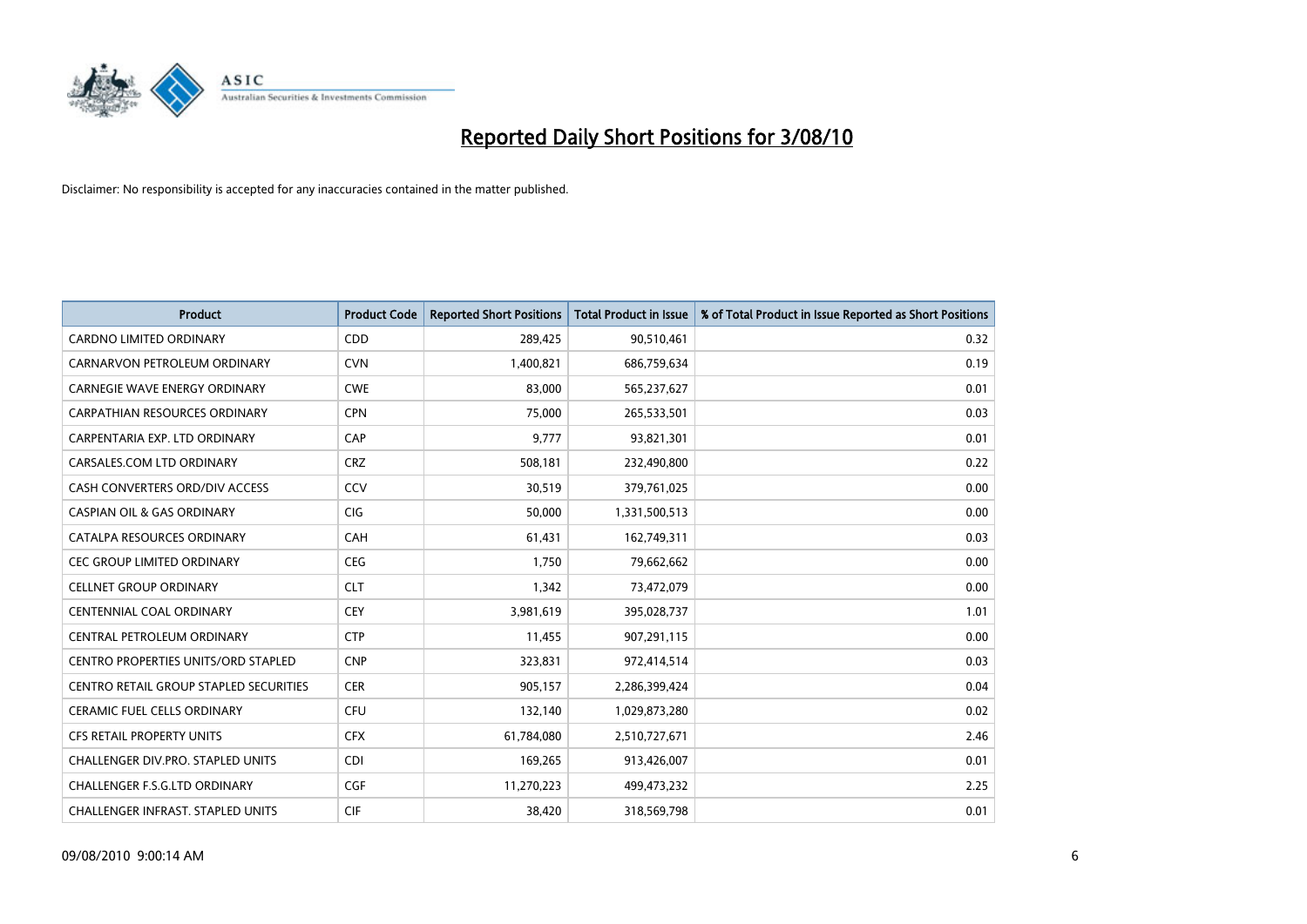

| <b>Product</b>                          | <b>Product Code</b> | <b>Reported Short Positions</b> | Total Product in Issue | % of Total Product in Issue Reported as Short Positions |
|-----------------------------------------|---------------------|---------------------------------|------------------------|---------------------------------------------------------|
| <b>CHANDLER MACLEOD LTD ORDINARY</b>    | <b>CMG</b>          | 11,970                          | 421,812,960            | 0.00                                                    |
| CHARTER HALL GROUP STAPLED US PROHIBIT. | <b>CHC</b>          | 826,135                         | 1,212,723,832          | 0.06                                                    |
| <b>CHARTER HALL OFFICE UNIT</b>         | CQO                 | 407,398                         | 4,872,354,215          | 0.00                                                    |
| <b>CHARTER HALL RETAIL UNITS</b>        | <b>COR</b>          | 2,946,628                       | 1,505,216,260          | 0.19                                                    |
| CHEMGENEX PHARMACEUT ORDINARY           | <b>CXS</b>          | 221,509                         | 283,348,870            | 0.08                                                    |
| CITADEL RESOURCE GRP ORDINARY           | CGG                 | 2,489,652                       | 2,367,091,408          | 0.11                                                    |
| CITIGOLD CORP LTD ORDINARY              | <b>CTO</b>          | 2,098,686                       | 928,565,634            | 0.23                                                    |
| CLINUVEL PHARMACEUT, ORDINARY           | <b>CUV</b>          | 41,277                          | 303,188,665            | 0.01                                                    |
| <b>CLOUGH LIMITED ORDINARY</b>          | <b>CLO</b>          | 603,206                         | 768,776,269            | 0.07                                                    |
| <b>COAL &amp; ALLIED ORDINARY</b>       | <b>CNA</b>          | 1.940                           | 86,584,735             | 0.00                                                    |
| COAL OF AFRICA LTD ORDINARY             | CZA                 | 352,435                         | 530,514,663            | 0.07                                                    |
| <b>COALSPUR MINES LTD ORDINARY</b>      | <b>CPL</b>          | 31,174                          | 363,553,134            | 0.01                                                    |
| COCA-COLA AMATIL ORDINARY               | <b>CCL</b>          | 4,411,708                       | 754,589,169            | 0.57                                                    |
| <b>COCHLEAR LIMITED ORDINARY</b>        | <b>COH</b>          | 909.316                         | 56,543,401             | 1.58                                                    |
| COEUR D'ALENE MINES. CDI 1:1            | <b>CXC</b>          | 3,210                           | 4,434,254              | 0.07                                                    |
| <b>COFFEY INTERNATIONAL ORDINARY</b>    | <b>COF</b>          | 24.909                          | 129,035,760            | 0.01                                                    |
| COMMONWEALTH BANK, ORDINARY             | <b>CBA</b>          | 13,618,551                      | 1,548,777,374          | 0.85                                                    |
| <b>COMMONWEALTH PROP ORDINARY UNITS</b> | <b>CPA</b>          | 27,527,286                      | 2,012,803,230          | 1.36                                                    |
| <b>COMPASS RESOURCES ORDINARY</b>       | <b>CMR</b>          | 101,480                         | 147,402,920            | 0.07                                                    |
| <b>COMPUTERSHARE LTD ORDINARY</b>       | <b>CPU</b>          | 2,657,867                       | 555,664,059            | 0.47                                                    |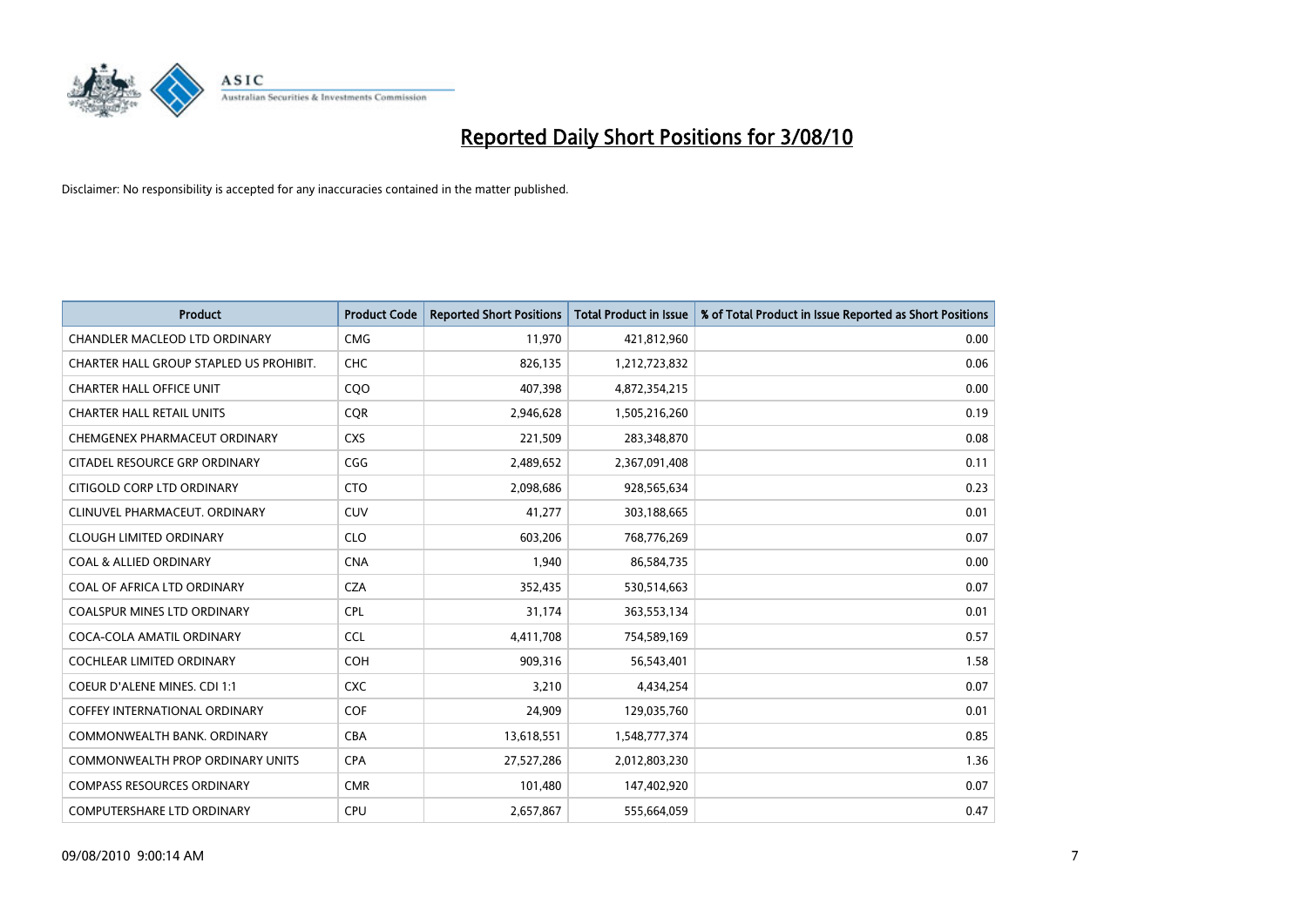

| <b>Product</b>                           | <b>Product Code</b> | <b>Reported Short Positions</b> | Total Product in Issue | % of Total Product in Issue Reported as Short Positions |
|------------------------------------------|---------------------|---------------------------------|------------------------|---------------------------------------------------------|
| <b>CONNECTEAST GROUP STAPLED</b>         | <b>CEU</b>          | 13,483,764                      | 3,940,145,951          | 0.35                                                    |
| CONQUEST MINING ORDINARY                 | COT                 | 937,968                         | 353,151,103            | 0.26                                                    |
| CONSOLIDATED MEDIA, ORDINARY             | <b>CMJ</b>          | 4,799,096                       | 596,758,471            | 0.81                                                    |
| CONTANGO MICROCAP ORDINARY               | <b>CTN</b>          | 7,500                           | 150,088,688            | 0.00                                                    |
| <b>COOPER ENERGY LTD ORDINARY</b>        | <b>COE</b>          | 14,860                          | 292,576,001            | 0.01                                                    |
| <b>COPPER STRIKE LTD ORDINARY</b>        | <b>CSE</b>          | 714                             | 116,455,571            | 0.00                                                    |
| <b>CORPORATE EXPRESS ORDINARY</b>        | <b>CXP</b>          | 148                             | 169,366,966            | 0.00                                                    |
| <b>COUNT FINANCIAL ORDINARY</b>          | COU                 | 500                             | 258,835,269            | 0.00                                                    |
| CRANE GROUP LIMITED ORDINARY             | <b>CRG</b>          | 2,694,829                       | 78,286,427             | 3.45                                                    |
| <b>CROMWELL GROUP STAPLED SECURITIES</b> | <b>CMW</b>          | 106,982                         | 879,834,934            | 0.01                                                    |
| <b>CROWN LIMITED ORDINARY</b>            | <b>CWN</b>          | 5,188,667                       | 753,555,290            | 0.68                                                    |
| <b>CSG LIMITED ORDINARY</b>              | CSV                 | 99,583                          | 242,595,695            | 0.04                                                    |
| <b>CSL LIMITED ORDINARY</b>              | <b>CSL</b>          | 13,926,279                      | 549,694,167            | 2.52                                                    |
| <b>CSR LIMITED ORDINARY</b>              | <b>CSR</b>          | 9,999,146                       | 1,514,920,814          | 0.63                                                    |
| <b>CUDECO LIMITED ORDINARY</b>           | CDU                 | 672,727                         | 136,065,740            | 0.50                                                    |
| <b>CUSTOMERS LIMITED ORDINARY</b>        | CUS                 | 58,249                          | 135,521,531            | 0.04                                                    |
| DART ENERGY LTD ORDINARY                 | <b>DTE</b>          | 3,206,238                       | 419,751,256            | 0.76                                                    |
| DAVID JONES LIMITED ORDINARY             | <b>DJS</b>          | 15,693,633                      | 510,945,759            | 3.05                                                    |
| <b>DECMIL GROUP LIMITED ORDINARY</b>     | <b>DCG</b>          | 17,397                          | 123,654,568            | 0.01                                                    |
| DEEP YELLOW LIMITED ORDINARY             | <b>DYL</b>          | 58,829                          | 1,125,814,458          | 0.00                                                    |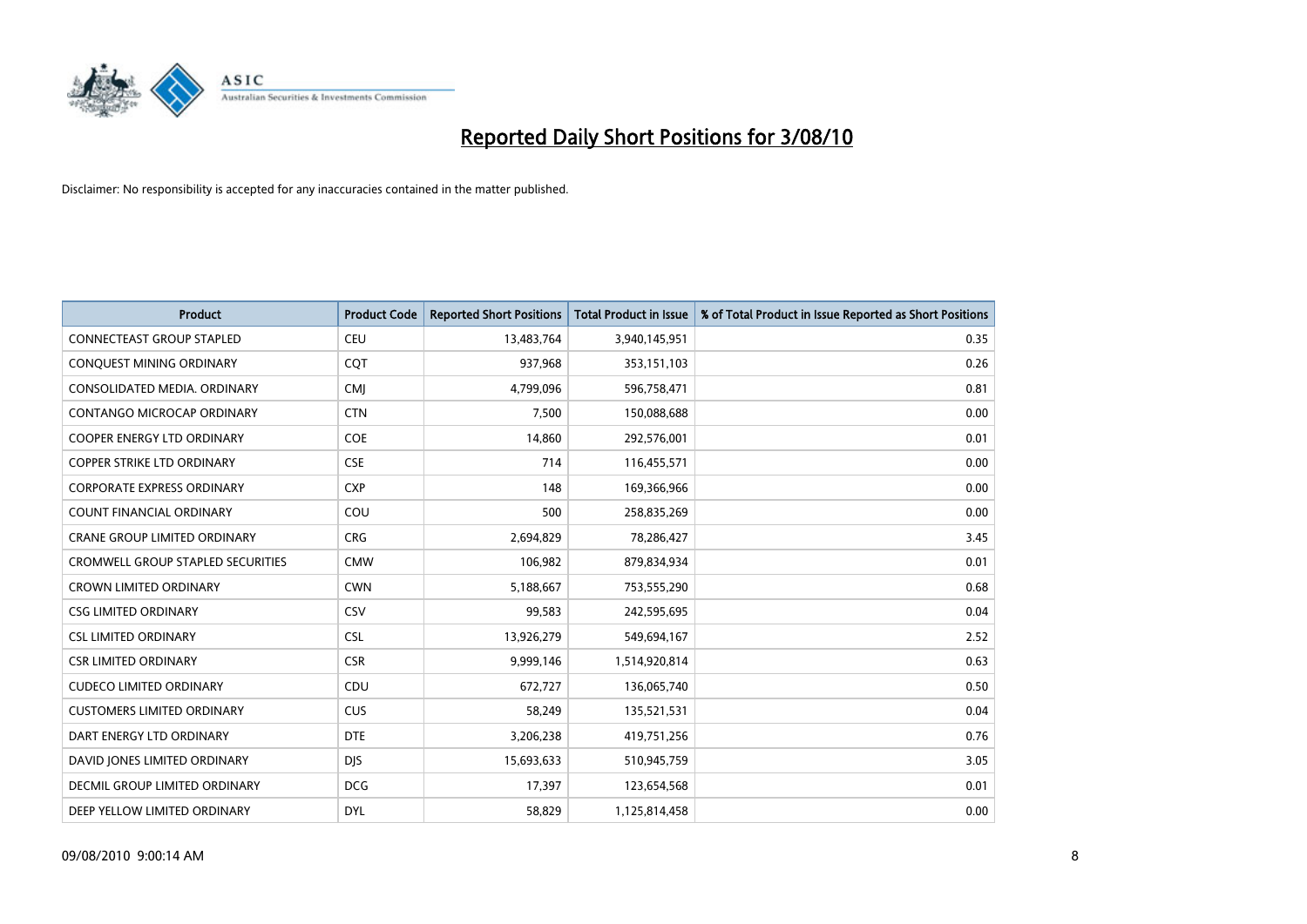

| <b>Product</b>                            | <b>Product Code</b> | <b>Reported Short Positions</b> | Total Product in Issue | % of Total Product in Issue Reported as Short Positions |
|-------------------------------------------|---------------------|---------------------------------|------------------------|---------------------------------------------------------|
| DEVINE LIMITED ORDINARY                   | <b>DVN</b>          | 1,000                           | 634,918,223            | 0.00                                                    |
| DEXUS PROPERTY GROUP STAPLED UNITS        | <b>DXS</b>          | 18,148,002                      | 4,820,821,799          | 0.38                                                    |
| DISCOVERY METALS LTD ORDINARY             | <b>DML</b>          | 5,979                           | 302,202,585            | 0.00                                                    |
| <b>DOMINION MINING ORDINARY</b>           | <b>DOM</b>          | 361,920                         | 103,327,059            | 0.34                                                    |
| DOMINO PIZZA ENTERPR ORDINARY             | <b>DMP</b>          | 2                               | 68,280,174             | 0.00                                                    |
| DOWNER EDI LIMITED ORDINARY               | <b>DOW</b>          | 1,609,424                       | 336,582,351            | 0.46                                                    |
| DUET GROUP STAPLED US PROHIBIT.           | <b>DUE</b>          | 532,334                         | 870,559,400            | 0.05                                                    |
| DULUXGROUP LIMITED ORDINARY               | <b>DLX</b>          | 505,910                         | 366,038,208            | 0.12                                                    |
| EASTERN STAR GAS ORDINARY                 | ESG                 | 5,958,923                       | 872,224,422            | 0.66                                                    |
| EDT RETAIL TRUST UNITS                    | <b>EDT</b>          | 99,457                          | 4,700,290,868          | 0.00                                                    |
| <b>ELDERS LIMITED ORDINARY</b>            | <b>ELD</b>          | 10,225,066                      | 448,598,480            | 2.28                                                    |
| ELDORADO GOLD CORP CDI 1:1                | EAU                 | 52,254                          | 22,388,646             | 0.23                                                    |
| ELIXIR PETROLEUM LTD ORDINARY             | <b>EXR</b>          | 324,400                         | 188,988,472            | 0.17                                                    |
| <b>EMECO HOLDINGS ORDINARY</b>            | <b>EHL</b>          | 2,006,599                       | 631,237,586            | 0.31                                                    |
| <b>ENERGY RESOURCES ORDINARY 'A'</b>      | <b>ERA</b>          | 324,940                         | 190,737,934            | 0.16                                                    |
| <b>ENERGY WORLD CORPOR. ORDINARY</b>      | <b>EWC</b>          | 669,137                         | 1,561,166,672          | 0.04                                                    |
| <b>ENTEK ENERGY LTD ORDINARY</b>          | ETE                 | 489,903                         | 225,192,535            | 0.22                                                    |
| <b>ENTELLECT SOLUTIONS ORDINARY</b>       | <b>ESN</b>          | 464,050                         | 1,740,334,200          | 0.03                                                    |
| <b>ENVESTRA LIMITED ORDINARY</b>          | <b>ENV</b>          | 954,375                         | 1,386,827,962          | 0.06                                                    |
| EQUINOX MINERALS LTD CHESS DEPOSITARY INT | <b>EON</b>          | 9,043,550                       | 707,734,878            | 1.25                                                    |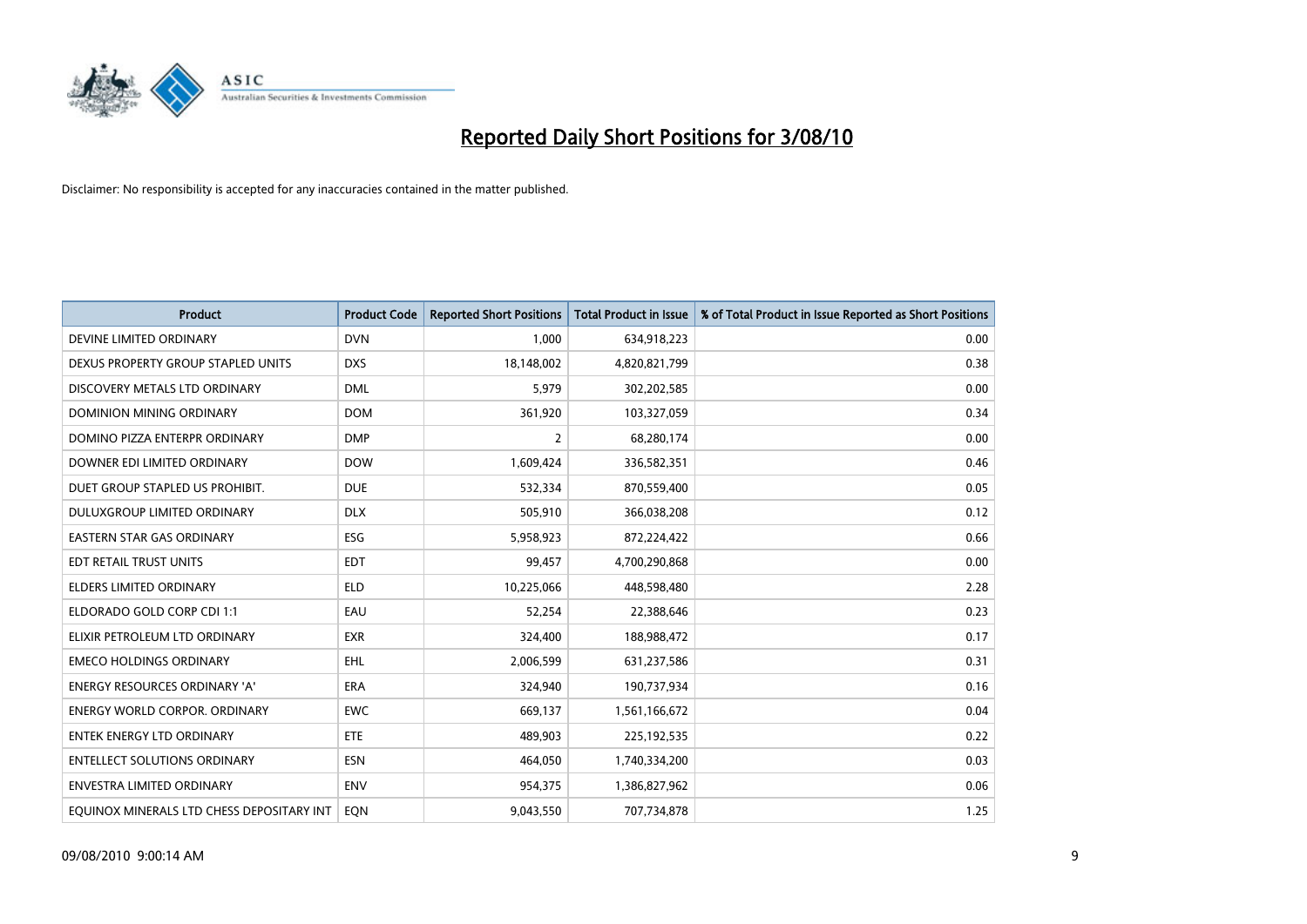

| <b>Product</b>                        | <b>Product Code</b> | <b>Reported Short Positions</b> | <b>Total Product in Issue</b> | % of Total Product in Issue Reported as Short Positions |
|---------------------------------------|---------------------|---------------------------------|-------------------------------|---------------------------------------------------------|
| <b>EVEREST FINANCIAL ORDINARY</b>     | <b>EFG</b>          | 4.300                           | 251,442,316                   | 0.00                                                    |
| EXTRACT RESOURCES ORDINARY            | <b>EXT</b>          | 1,841,757                       | 243,252,298                   | 0.74                                                    |
| FAIRFAX MEDIA LTD ORDINARY            | <b>FXJ</b>          | 292,825,898                     | 2,351,955,725                 | 12.43                                                   |
| FANTASTIC HOLDINGS ORDINARY           | <b>FAN</b>          | 3,078                           | 102,669,351                   | 0.00                                                    |
| FERRAUS LIMITED ORDINARY              | <b>FRS</b>          | 370                             | 202,695,137                   | 0.00                                                    |
| FISHER & PAYKEL APP. ORDINARY         | <b>FPA</b>          | 9,117,123                       | 724,235,162                   | 1.26                                                    |
| FISHER & PAYKEL H. ORDINARY           | <b>FPH</b>          | 1,543,520                       | 517,418,502                   | 0.30                                                    |
| FKP PROPERTY GROUP STAPLED SECURITIES | <b>FKP</b>          | 5,333,054                       | 1,166,821,398                 | 0.46                                                    |
| FLEETWOOD CORP ORDINARY               | <b>FWD</b>          | 62,693                          | 53,967,182                    | 0.10                                                    |
| FLETCHER BUILDING ORDINARY            | <b>FBU</b>          | 387,723                         | 606,946,993                   | 0.06                                                    |
| <b>FLEXIGROUP LIMITED ORDINARY</b>    | <b>FXL</b>          | 50,997                          | 270,818,164                   | 0.02                                                    |
| <b>FLIGHT CENTRE ORDINARY</b>         | <b>FLT</b>          | 2,559,990                       | 99,782,560                    | 2.58                                                    |
| <b>FLINDERS MINES LTD ORDINARY</b>    | <b>FMS</b>          | 20,752,618                      | 1,820,149,571                 | 1.15                                                    |
| <b>FOCUS MINERALS LTD ORDINARY</b>    | <b>FML</b>          | 2,000                           | 2,865,543,210                 | 0.00                                                    |
| FORTE ENERGY NL ORDINARY              | <b>FTE</b>          | 2,658,986                       | 580,658,031                   | 0.46                                                    |
| FORTESCUE METALS GRP ORDINARY         | <b>FMG</b>          | 27,485,523                      | 3,107,365,095                 | 0.86                                                    |
| <b>FOSTER'S GROUP ORDINARY</b>        | FGL                 | 8,653,034                       | 1,930,432,682                 | 0.43                                                    |
| FTD CORPORATION ORDINARY              | <b>FTD</b>          | 8,088                           | 100,421,069                   | 0.01                                                    |
| <b>FUNTASTIC LIMITED ORDINARY</b>     | <b>FUN</b>          | 322,528                         | 340,997,682                   | 0.09                                                    |
| <b>G.U.D. HOLDINGS ORDINARY</b>       | GUD                 | 141.743                         | 67,703,709                    | 0.20                                                    |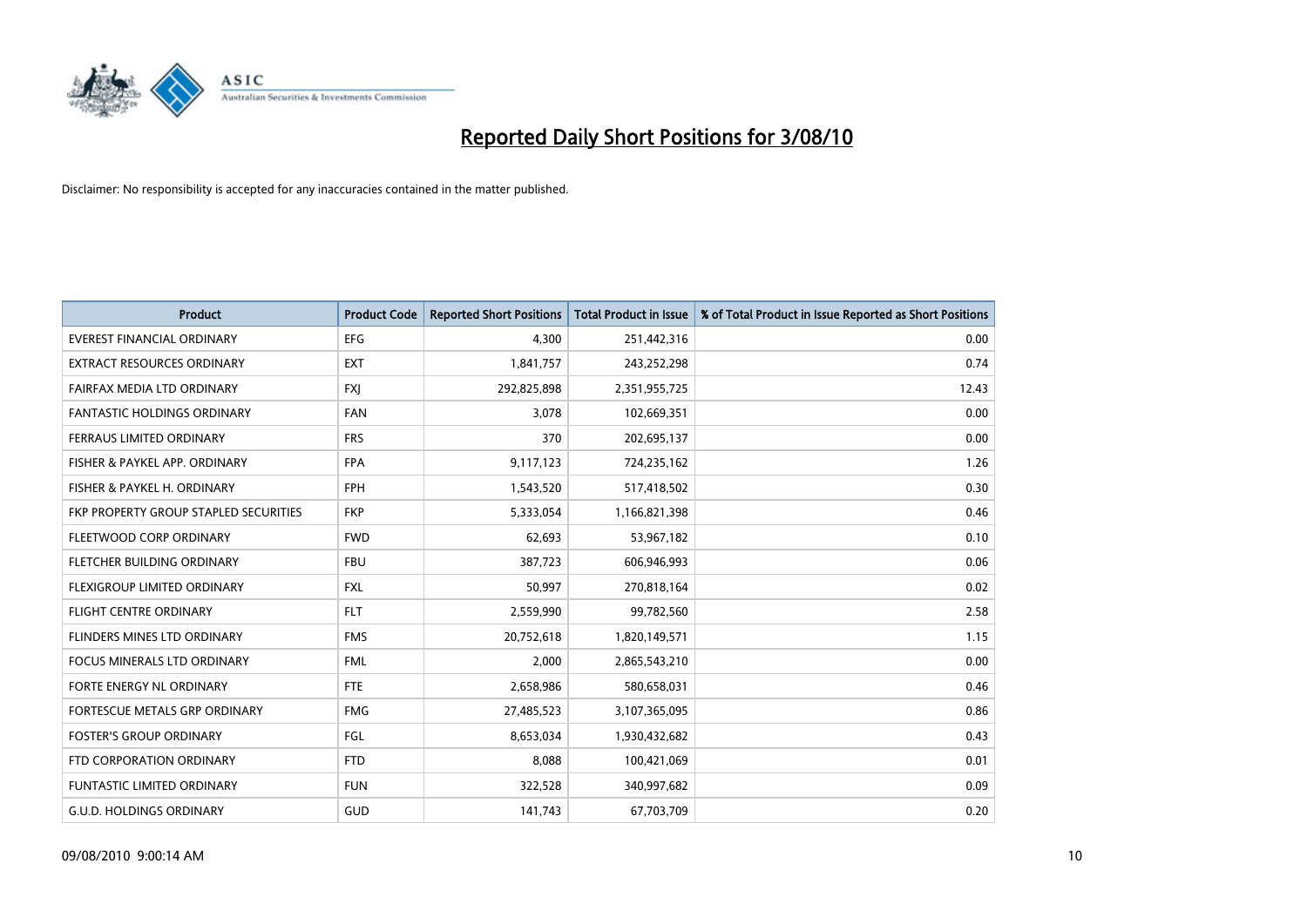

| <b>Product</b>                                   | <b>Product Code</b> | <b>Reported Short Positions</b> | <b>Total Product in Issue</b> | % of Total Product in Issue Reported as Short Positions |
|--------------------------------------------------|---------------------|---------------------------------|-------------------------------|---------------------------------------------------------|
| <b>GALAXY RESOURCES ORDINARY</b>                 | GXY                 | 58,091                          | 190,553,358                   | 0.03                                                    |
| <b>GEODYNAMICS LIMITED ORDINARY</b>              | GDY                 | 431,657                         | 292,840,219                   | 0.15                                                    |
| <b>GINDALBIE METALS LTD ORDINARY</b>             | <b>GBG</b>          | 9,173,584                       | 849,478,099                   | 1.07                                                    |
| <b>GIRALIA RESOURCES NL ORDINARY</b>             | <b>GIR</b>          | 332,738                         | 178,310,170                   | 0.18                                                    |
| <b>GLOBAL MINING ORDINARY</b>                    | <b>GMI</b>          | 8,951                           | 199,725,607                   | 0.00                                                    |
| <b>GLOUCESTER COAL ORDINARY</b>                  | GCL                 | 279,860                         | 81,962,133                    | 0.35                                                    |
| <b>GME RESOURCES LTD ORDINARY</b>                | <b>GME</b>          | 800                             | 302,352,750                   | 0.00                                                    |
| <b>GOLDEN GATE PETROL ORDINARY</b>               | GGP                 | 11,538                          | 975,826,623                   | 0.00                                                    |
| <b>GOLDEN WEST RESOURCE ORDINARY</b>             | <b>GWR</b>          | 1,617                           | 164,606,127                   | 0.00                                                    |
| <b>GOODMAN FIELDER, ORDINARY</b>                 | <b>GFF</b>          | 3,037,354                       | 1,380,386,438                 | 0.22                                                    |
| <b>GOODMAN GROUP STAPLED US PROHIBIT.</b>        | <b>GMG</b>          | 3,792,082                       | 6,369,751,394                 | 0.05                                                    |
| <b>GPT GROUP STAPLED SEC.</b>                    | GPT                 | 12,528,289                      | 1,855,529,431                 | 0.67                                                    |
| <b>GRAINCORP LIMITED A CLASS ORDINARY</b>        | <b>GNC</b>          | 3,397,986                       | 198,318,900                   | 1.72                                                    |
| <b>GRANGE RESOURCES, ORDINARY</b>                | <b>GRR</b>          | 1,537,612                       | 1,151,778,896                 | 0.14                                                    |
| <b>GREAT SOUTHERN LTD ORDINARY</b>               | GTP                 | 4,658,484                       | 643,234,118                   | 0.72                                                    |
| <b>GREENLAND MIN EN LTD ORDINARY</b>             | GGG                 | 42,900                          | 249,905,308                   | 0.02                                                    |
| <b>GUINNESS PEAT GROUP. CHESS DEPOSITARY INT</b> | GPG                 | 55                              | 334,319,260                   | 0.00                                                    |
| <b>GUNNS LIMITED ORDINARY</b>                    | <b>GNS</b>          | 9,466,450                       | 806,734,892                   | 1.16                                                    |
| <b>GWA INTERNATIONAL ORDINARY</b>                | <b>GWT</b>          | 2,550,998                       | 301,102,514                   | 0.85                                                    |
| <b>HARVEY NORMAN ORDINARY</b>                    | <b>HVN</b>          | 29.545.944                      | 1,062,316,784                 | 2.77                                                    |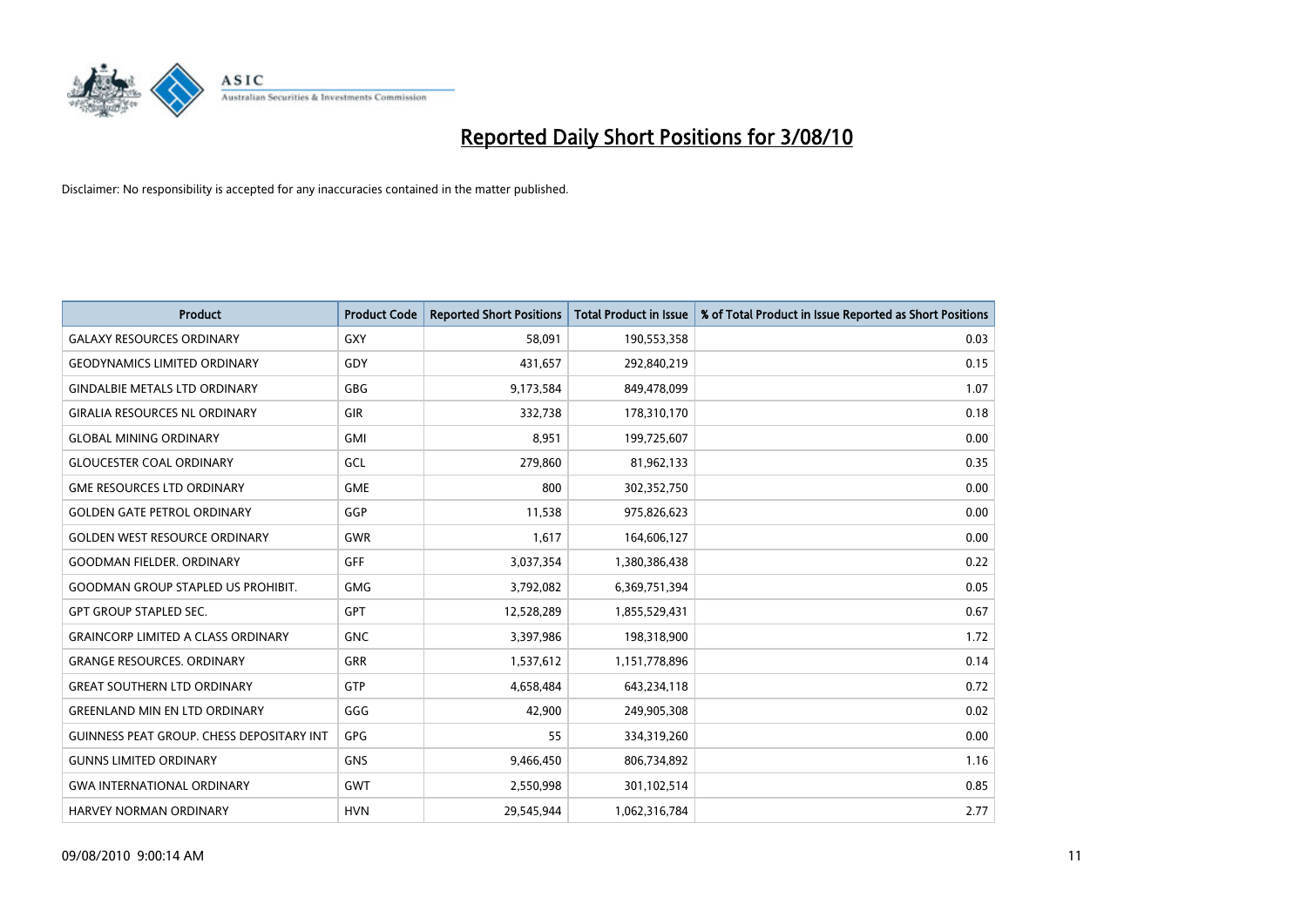

| <b>Product</b>                        | <b>Product Code</b> | <b>Reported Short Positions</b> | <b>Total Product in Issue</b> | % of Total Product in Issue Reported as Short Positions |
|---------------------------------------|---------------------|---------------------------------|-------------------------------|---------------------------------------------------------|
| HASTIE GROUP LIMITED ORDINARY         | <b>HST</b>          | 113,739                         | 239,716,924                   | 0.05                                                    |
| HASTINGS DIVERSIFIED STAPLED SECURITY | <b>HDF</b>          | 648,897                         | 513,336,482                   | 0.11                                                    |
| <b>HEALTHSCOPE LIMITED ORDINARY</b>   | <b>HSP</b>          | 1,161,002                       | 317,335,186                   | 0.36                                                    |
| HEARTWARE INT INC CDI 35:1            | <b>HIN</b>          | 272,008                         | 72,583,000                    | 0.37                                                    |
| <b>HENDERSON GROUP CDI 1:1</b>        | <b>HGG</b>          | 6,495,902                       | 565,958,113                   | 1.15                                                    |
| HFA HOLDINGS LIMITED ORDINARY         | <b>HFA</b>          | 1,837,848                       | 469,330,170                   | 0.38                                                    |
| <b>HIGHLANDS PACIFIC ORDINARY</b>     | <b>HIG</b>          | 2,382,826                       | 669,062,148                   | 0.36                                                    |
| HILLS INDUSTRIES LTD ORDINARY         | <b>HIL</b>          | 2,082,711                       | 248,219,660                   | 0.83                                                    |
| HORIZON OIL LIMITED ORDINARY          | <b>HZN</b>          | 2,265,595                       | 1,126,621,515                 | 0.20                                                    |
| HUNNU COAL LIMITED ORDINARY           | <b>HUN</b>          | 6,983                           | 109,600,002                   | 0.01                                                    |
| <b>ICON ENERGY LIMITED ORDINARY</b>   | <b>ICN</b>          | 353,197                         | 439,801,394                   | 0.09                                                    |
| <b>IINET LIMITED ORDINARY</b>         | <b>IIN</b>          | 1,038,450                       | 151,898,119                   | 0.68                                                    |
| ILUKA RESOURCES ORDINARY              | <b>ILU</b>          | 9,719,260                       | 418,700,517                   | 2.31                                                    |
| IMF (AUSTRALIA) LTD ORDINARY          | <b>IMF</b>          | 380,854                         | 122,496,819                   | 0.31                                                    |
| <b>IMX RESOURCES LTD ORDINARY</b>     | <b>IXR</b>          | 20,000                          | 260,252,803                   | 0.01                                                    |
| <b>INCITEC PIVOT ORDINARY</b>         | <b>IPL</b>          | 8,422,187                       | 1,628,730,107                 | 0.52                                                    |
| <b>INDAGO RESOURCES LTD ORDINARY</b>  | <b>IDG</b>          | 8,179                           | 99,449,536                    | 0.01                                                    |
| INDEPENDENCE GROUP ORDINARY           | <b>IGO</b>          | 211,799                         | 113,813,539                   | 0.18                                                    |
| <b>INDOPHIL RESOURCES ORDINARY</b>    | <b>IRN</b>          | 463,138                         | 423,428,803                   | 0.11                                                    |
| <b>INDUSTREA LIMITED ORDINARY</b>     | IDL                 | 1,167,298                       | 956,668,877                   | 0.11                                                    |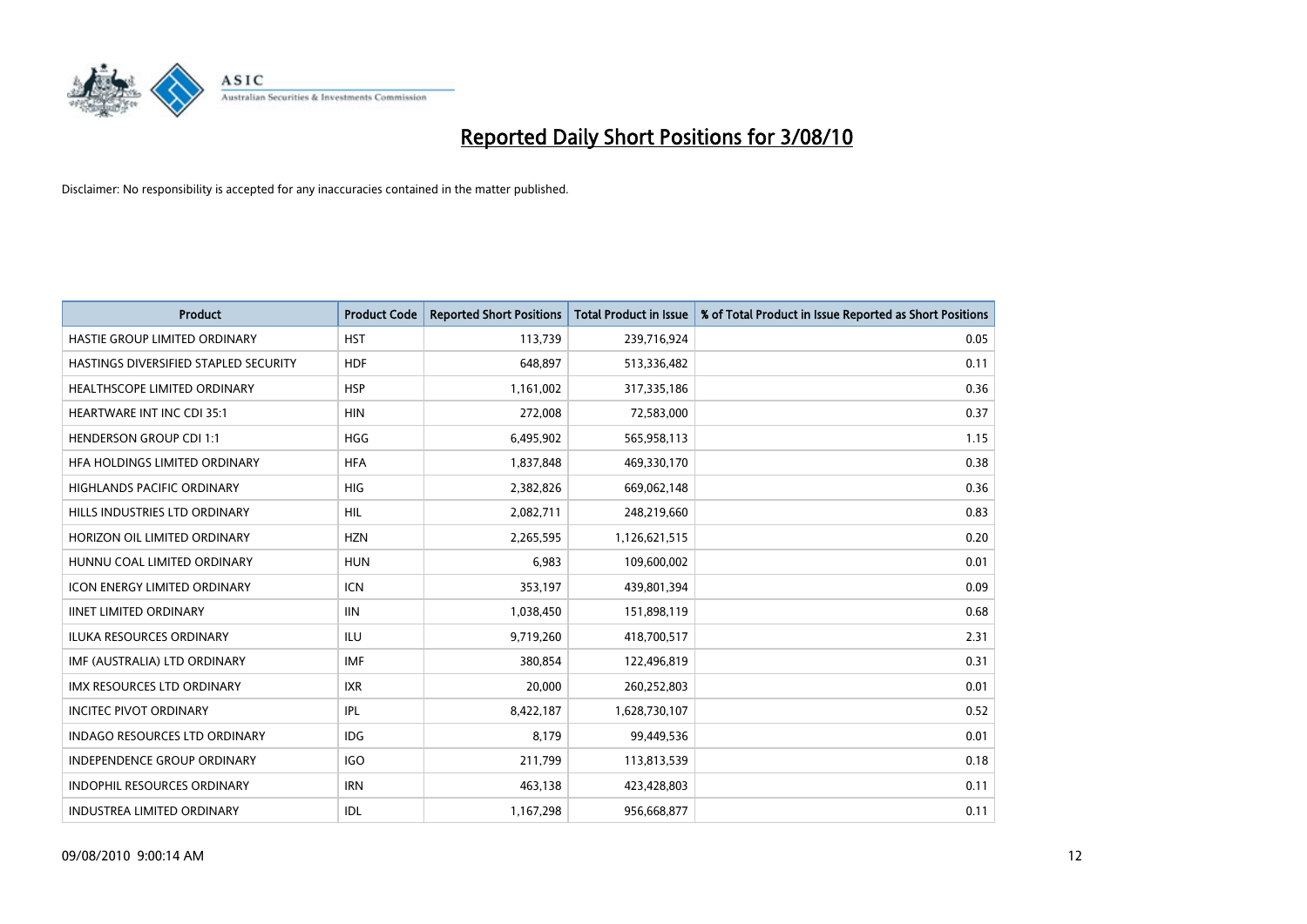

| <b>Product</b>                                  | <b>Product Code</b> | <b>Reported Short Positions</b> | Total Product in Issue | % of Total Product in Issue Reported as Short Positions |
|-------------------------------------------------|---------------------|---------------------------------|------------------------|---------------------------------------------------------|
| <b>INFIGEN ENERGY STAPLED SECURITIES</b>        | <b>IFN</b>          | 5,360,546                       | 760,374,428            | 0.70                                                    |
| ING INDUSTRIAL FUND UNITS                       | <b>IIF</b>          | 8,126,686                       | 2,592,249,647          | 0.30                                                    |
| ING OFFICE FUND STAPLED SECURITIES              | <b>IOF</b>          | 2,701,149                       | 2,729,071,212          | 0.10                                                    |
| ING RE COM GROUP STAPLED SECURITIES             | <b>ILF</b>          | 9,075                           | 441,029,194            | 0.00                                                    |
| INNAMINCKA PETROLEUM ORDINARY                   | <b>INP</b>          | 14,205                          | 261,548,890            | 0.01                                                    |
| <b>INSURANCE AUSTRALIA ORDINARY</b>             | IAG                 | 2,659,131                       | 2,078,994,021          | 0.11                                                    |
| <b>INTEGRA MINING LTD, ORDINARY</b>             | <b>IGR</b>          | 1,676,647                       | 755,792,394            | 0.21                                                    |
| <b>INTOLL GROUP STAPLED SECURITIES</b>          | <b>ITO</b>          | 451,307                         | 2,261,732,048          | 0.01                                                    |
| <b>INTREPID MINES ORDINARY</b>                  | <b>IAU</b>          | 209,126                         | 429,926,319            | 0.04                                                    |
| <b>INVOCARE LIMITED ORDINARY</b>                | <b>IVC</b>          | 1,044,042                       | 102,069,091            | 1.01                                                    |
| <b>ION LIMITED ORDINARY</b>                     | <b>ION</b>          | 164,453                         | 256,365,105            | 0.06                                                    |
| <b>IOOF HOLDINGS LTD ORDINARY</b>               | IFL.                | 1,546,775                       | 229,794,395            | 0.65                                                    |
| <b>IRESS MARKET TECH. ORDINARY</b>              | <b>IRE</b>          | 1,239,172                       | 126,018,142            | 0.99                                                    |
| <b>IRON ORE HOLDINGS ORDINARY</b>               | <b>IOH</b>          | 46,361                          | 135,374,850            | 0.03                                                    |
| <b>ISHARES MSCI EAFE CDI 1:1</b>                | <b>IVE</b>          | 78,119                          | 590,400,000            | 0.01                                                    |
| ISHARES MSCI EM MKTS CDI 1:1                    | <b>IEM</b>          | 63,587                          | 425,700,000            | 0.01                                                    |
| <b>ISOFT GROUP LIMITED ORDINARY</b>             | <b>ISF</b>          | 13,774,963                      | 1,050,497,291          | 1.32                                                    |
| IVANHOE AUSTRALIA ORDINARY                      | <b>IVA</b>          | 317,644                         | 71,055,953             | 0.45                                                    |
| <b>IABIRU METALS LTD ORDINARY</b>               | <b>JML</b>          | 490,181                         | 552,619,180            | 0.08                                                    |
| <b>IAMES HARDIE INDUST CHESS DEPOSITARY INT</b> | <b>JHX</b>          | 15,065,760                      | 435,438,790            | 3.45                                                    |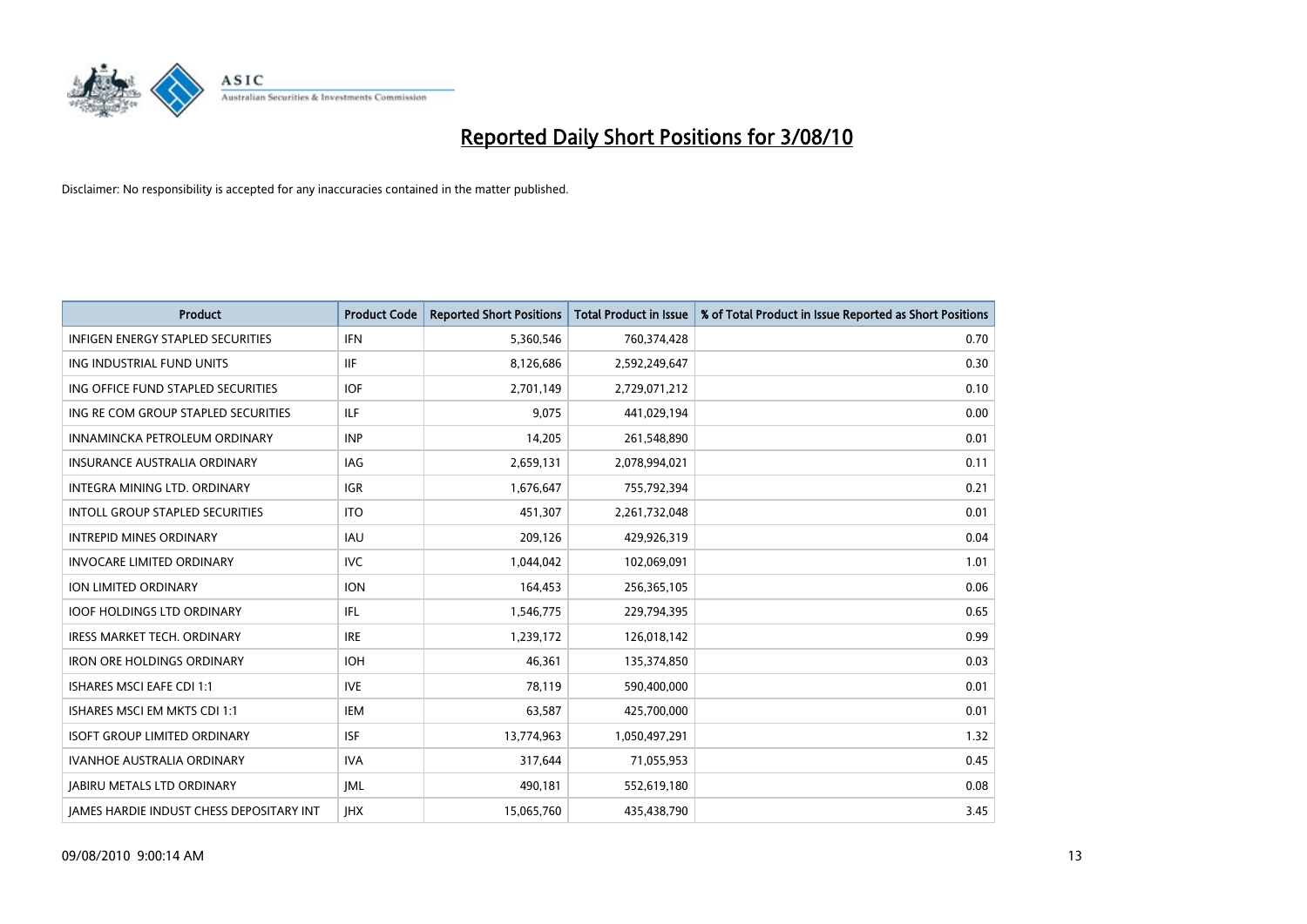

| <b>Product</b>                        | <b>Product Code</b> | <b>Reported Short Positions</b> | <b>Total Product in Issue</b> | % of Total Product in Issue Reported as Short Positions |
|---------------------------------------|---------------------|---------------------------------|-------------------------------|---------------------------------------------------------|
| <b>JAMESON RESOURCES ORDINARY</b>     | JAL                 | 1,600,000                       | 63,885,910                    | 2.50                                                    |
| <b>JB HI-FI LIMITED ORDINARY</b>      | <b>IBH</b>          | 3,549,010                       | 108,344,987                   | 3.27                                                    |
| KAGARA LTD ORDINARY                   | KZL                 | 5,239,959                       | 674,489,717                   | 0.77                                                    |
| KAROON GAS AUSTRALIA ORDINARY         | <b>KAR</b>          | 179,141                         | 177,546,198                   | 0.10                                                    |
| KATHMANDU HOLD LTD ORDINARY           | <b>KMD</b>          | 199.047                         | 200,000,000                   | 0.10                                                    |
| <b>KEYBRIDGE CAPITAL ORDINARY</b>     | <b>KBC</b>          | 5,999                           | 172,070,564                   | 0.00                                                    |
| KIMBERLEY METALS LTD ORDINARY         | <b>KBL</b>          | 2.609                           | 94,490,816                    | 0.00                                                    |
| KINGSGATE CONSOLID. ORDINARY          | <b>KCN</b>          | 345,763                         | 100,678,783                   | 0.33                                                    |
| LEIGHTON HOLDINGS ORDINARY            | LEI                 | 2,242,485                       | 300,687,299                   | 0.72                                                    |
| LEND LEASE GROUP UNIT/ORD STAPLED     | LLC                 | 523,697                         | 565,558,754                   | 0.08                                                    |
| LIHIR GOLD LIMITED. ORDINARY          | LGL                 | 9,633,525                       | 2,368,729,935                 | 0.39                                                    |
| LINC ENERGY LTD ORDINARY              | <b>LNC</b>          | 3,720,205                       | 494,652,399                   | 0.73                                                    |
| LYNAS CORPORATION ORDINARY            | <b>LYC</b>          | 8,715,434                       | 1,655,499,093                 | 0.52                                                    |
| MAC SERVICES (THE) ORDINARY           | <b>MSL</b>          | 22,540                          | 165,966,692                   | 0.01                                                    |
| MACARTHUR COAL ORDINARY               | <b>MCC</b>          | 730,056                         | 254,333,109                   | 0.28                                                    |
| <b>MACMAHON HOLDINGS ORDINARY</b>     | <b>MAH</b>          | 7,216,962                       | 733,711,705                   | 0.97                                                    |
| MACQ ATLAS ROADS GRP ORDINARY STAPLED | <b>MQA</b>          | 2,639,959                       | 452,345,907                   | 0.58                                                    |
| MACQUARIE GROUP LTD ORDINARY          | MQG                 | 5,139,682                       | 345,486,682                   | 1.51                                                    |
| <b>MANTRA RESOURCES ORDINARY</b>      | <b>MRU</b>          | 44,314                          | 130,229,188                   | 0.03                                                    |
| MAP GROUP STAPLED US PROHIBIT.        | <b>MAP</b>          | 7,308,025                       | 1,861,210,782                 | 0.38                                                    |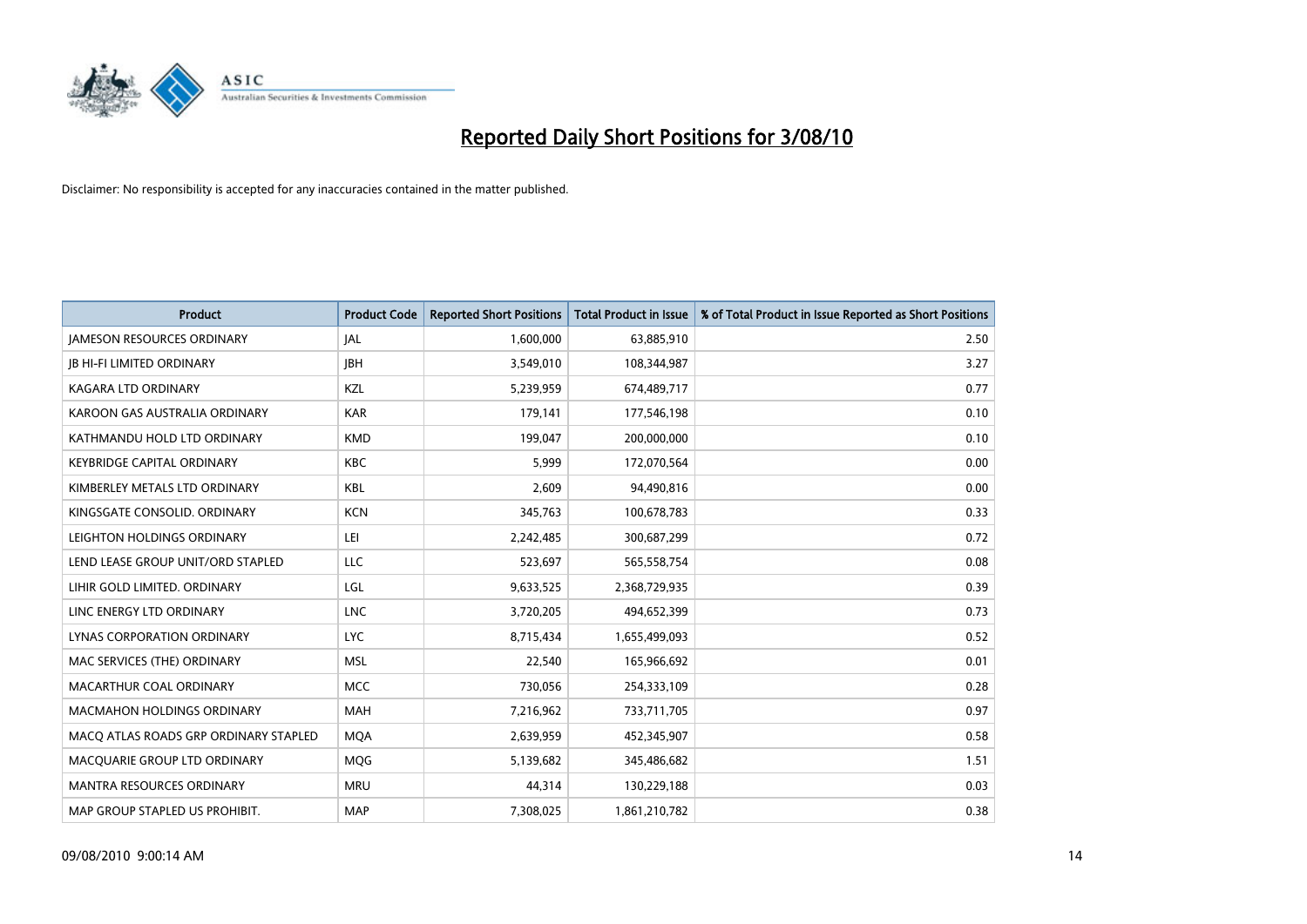

| <b>Product</b>                   | <b>Product Code</b> | <b>Reported Short Positions</b> | <b>Total Product in Issue</b> | % of Total Product in Issue Reported as Short Positions |
|----------------------------------|---------------------|---------------------------------|-------------------------------|---------------------------------------------------------|
| <b>MARION ENERGY ORDINARY</b>    | <b>MAE</b>          | 374,994                         | 429,822,043                   | 0.09                                                    |
| MCPHERSON'S LTD ORDINARY         | <b>MCP</b>          | 8,228                           | 71,651,758                    | 0.01                                                    |
| MEDUSA MINING LTD ORDINARY       | <b>MML</b>          | 306,821                         | 187,584,911                   | 0.15                                                    |
| MELBOURNE IT LIMITED ORDINARY    | <b>MLB</b>          | 165,962                         | 79,569,967                    | 0.21                                                    |
| MEO AUSTRALIA LTD ORDINARY       | <b>MEO</b>          | 190,415                         | 477,220,955                   | 0.03                                                    |
| <b>MERMAID MARINE ORDINARY</b>   | <b>MRM</b>          | 296,895                         | 186,884,825                   | 0.15                                                    |
| <b>METALS X LIMITED ORDINARY</b> | <b>MLX</b>          | 326,940                         | 1,365,661,782                 | 0.03                                                    |
| METCASH LIMITED ORDINARY         | <b>MTS</b>          | 17,633,784                      | 765,675,951                   | 2.29                                                    |
| METGASCO LIMITED ORDINARY        | <b>MEL</b>          | 271,255                         | 249,006,674                   | 0.10                                                    |
| MICLYN EXP OFFSHR ORDINARY       | <b>MIO</b>          | 199,999                         | 271,700,000                   | 0.07                                                    |
| MINARA RESOURCES ORDINARY        | <b>MRE</b>          | 2,363,344                       | 1,167,783,517                 | 0.20                                                    |
| MINCOR RESOURCES NL ORDINARY     | <b>MCR</b>          | 1,957,740                       | 200,184,686                   | 0.97                                                    |
| MINERAL DEPOSITS ORDINARY        | <b>MDL</b>          | 1,138,141                       | 580,576,525                   | 0.18                                                    |
| MINERAL RESOURCES, ORDINARY      | <b>MIN</b>          | 300,410                         | 161,658,402                   | 0.18                                                    |
| MIRABELA NICKEL LTD ORDINARY     | <b>MBN</b>          | 8,244,039                       | 367, 162, 725                 | 2.22                                                    |
| MITCHELL COMMUNITCA. ORDINARY    | <b>MCU</b>          | 16,383                          | 301,761,208                   | 0.01                                                    |
| MOLOPO ENERGY LTD ORDINARY       | <b>MPO</b>          | 235,499                         | 250,822,584                   | 0.10                                                    |
| MOLY MINES LIMITED ORDINARY      | <b>MOL</b>          | 11,014                          | 363,916,323                   | 0.00                                                    |
| MONADELPHOUS GROUP ORDINARY      | <b>MND</b>          | 983,022                         | 86,459,327                    | 1.13                                                    |
| MOSAIC OIL NL ORDINARY           | <b>MOS</b>          | 41,742                          | 821,710,775                   | 0.01                                                    |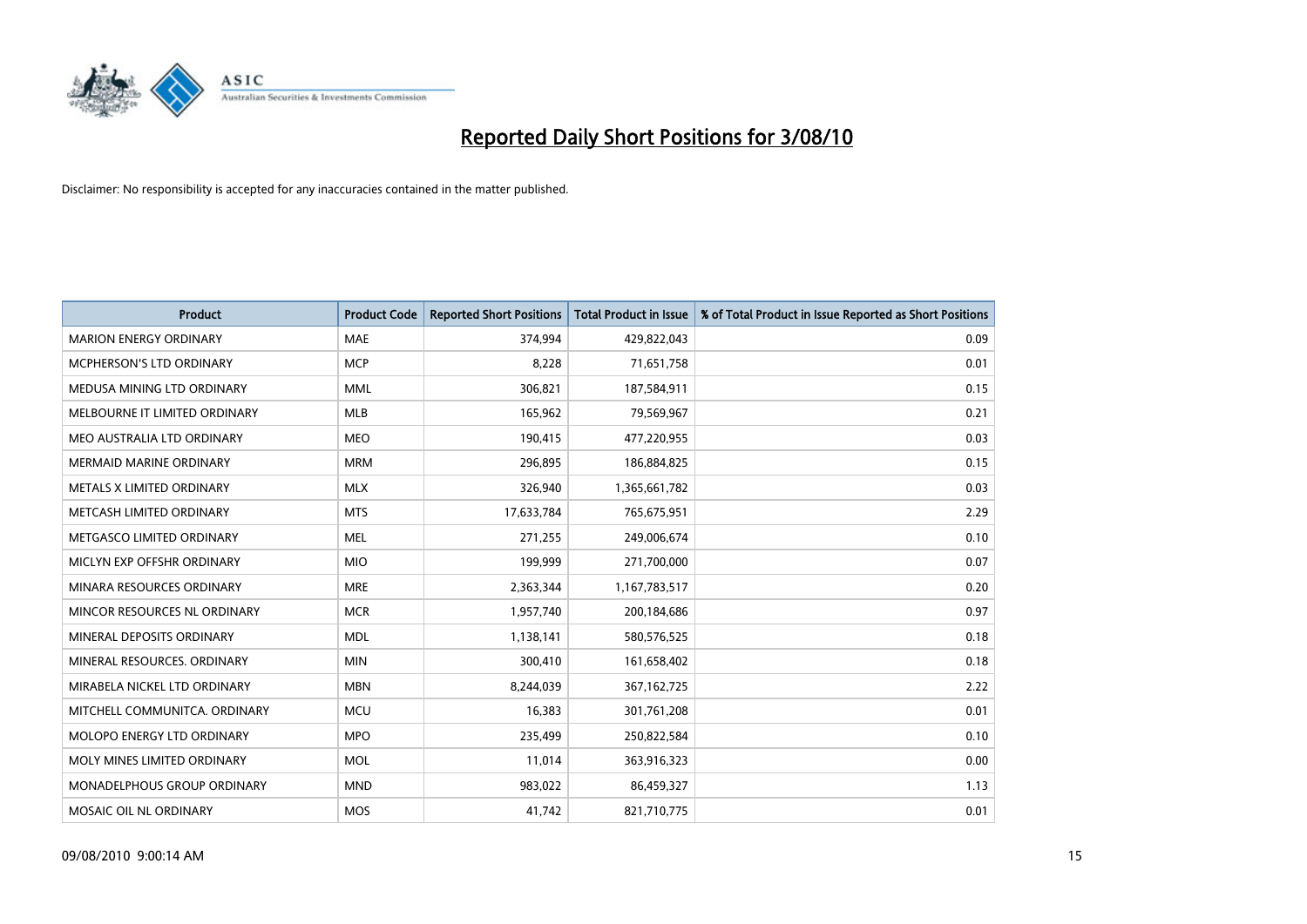

| <b>Product</b>                    | <b>Product Code</b> | <b>Reported Short Positions</b> | Total Product in Issue | % of Total Product in Issue Reported as Short Positions |
|-----------------------------------|---------------------|---------------------------------|------------------------|---------------------------------------------------------|
| <b>MOUNT GIBSON IRON ORDINARY</b> | MGX                 | 2,562,483                       | 1,079,570,693          | 0.25                                                    |
| MURCHISON METALS LTD ORDINARY     | <b>MMX</b>          | 3,185,076                       | 435,384,268            | 0.73                                                    |
| <b>MYER HOLDINGS LTD ORDINARY</b> | <b>MYR</b>          | 10,419,708                      | 581,517,884            | 1.76                                                    |
| MYSTATE LIMITED ORDINARY          | <b>MYS</b>          | 1,400                           | 67,411,055             | 0.00                                                    |
| NATIONAL AUST, BANK ORDINARY      | <b>NAB</b>          | 14,066,380                      | 2,133,245,479          | 0.65                                                    |
| NATURAL FUEL LIMITED ORDINARY     | <b>NFL</b>          |                                 | 506,612,127            | 0.00                                                    |
| NAVITAS LIMITED ORDINARY          | <b>NVT</b>          | 1,116,993                       | 342,361,526            | 0.32                                                    |
| NEPTUNE MARINE ORDINARY           | <b>NMS</b>          | 1,033,174                       | 429,842,672            | 0.23                                                    |
| NEW HOPE CORPORATION ORDINARY     | <b>NHC</b>          | 242,905                         | 827,730,549            | 0.02                                                    |
| NEWCREST MINING ORDINARY          | <b>NCM</b>          | 29,306,790                      | 483,499,363            | 6.07                                                    |
| NEWS CORP A NON-VOTING CDI        | <b>NWSLV</b>        | 447,593                         | 1,824,472,286          | 0.02                                                    |
| NEWS CORP B VOTING CDI            | <b>NWS</b>          | 7,797,282                       | 798,520,953            | 0.96                                                    |
| NEXBIS LIMITED ORDINARY           | <b>NBS</b>          | 63.733                          | 498,972,940            | 0.01                                                    |
| NEXUS ENERGY LIMITED ORDINARY     | <b>NXS</b>          | 5,496,402                       | 958,061,849            | 0.57                                                    |
| NIB HOLDINGS LIMITED ORDINARY     | <b>NHF</b>          | 492,080                         | 495,431,427            | 0.10                                                    |
| NICK SCALI LIMITED ORDINARY       | <b>NCK</b>          | 35,846                          | 81,000,000             | 0.04                                                    |
| NIDO PETROLEUM ORDINARY           | <b>NDO</b>          | 253,463                         | 1,080,658,378          | 0.02                                                    |
| NORTHERN CREST ORDINARY           | <b>NOC</b>          | 24,345                          | 116,074,781            | 0.02                                                    |
| NORTHERN IRON LTD ORDINARY        | <b>NFE</b>          | 642,594                         | 292,204,786            | 0.21                                                    |
| NRW HOLDINGS LIMITED ORDINARY     | <b>NWH</b>          | 565,855                         | 251,223,000            | 0.21                                                    |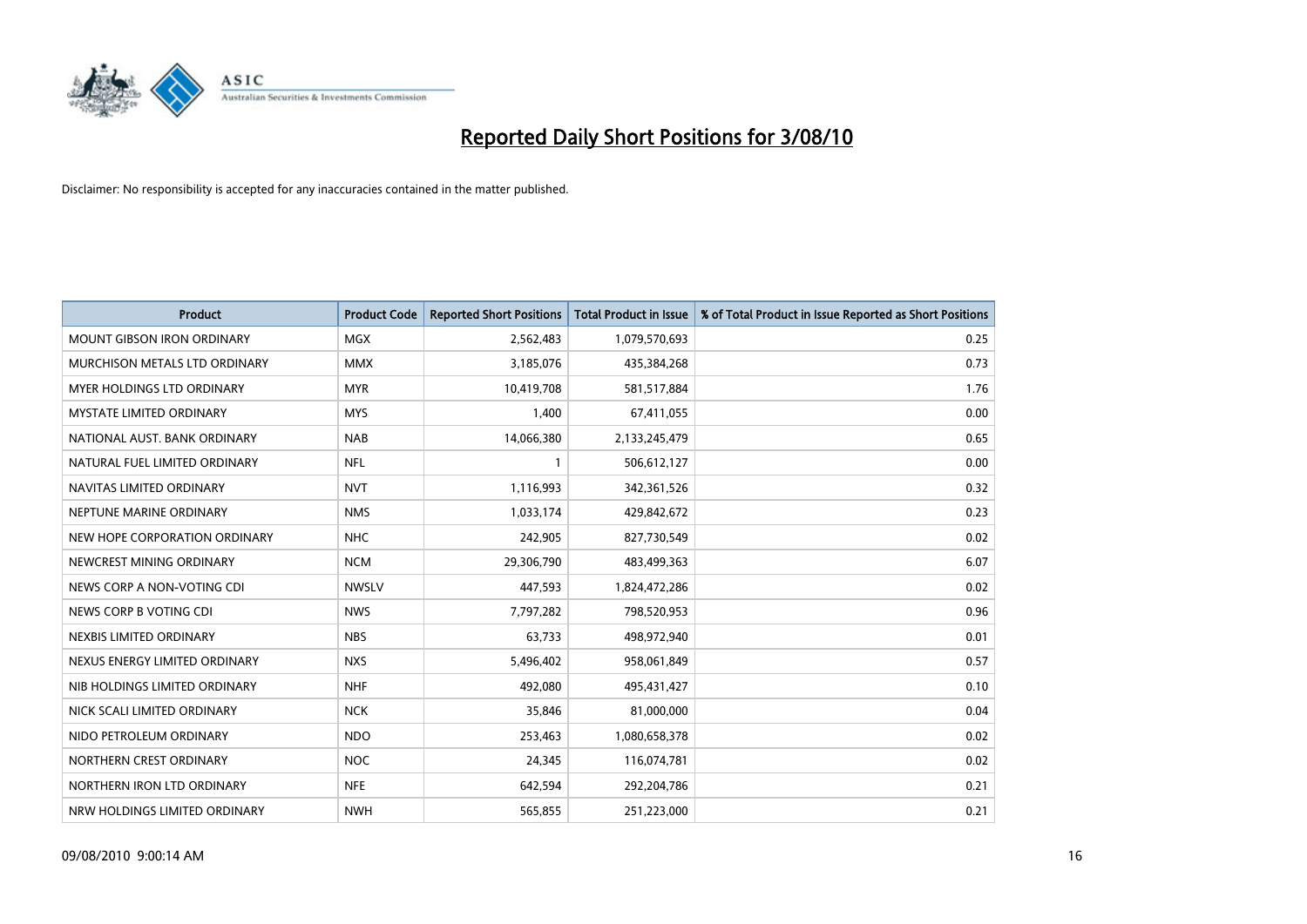

| <b>Product</b>                          | <b>Product Code</b> | <b>Reported Short Positions</b> | Total Product in Issue | % of Total Product in Issue Reported as Short Positions |
|-----------------------------------------|---------------------|---------------------------------|------------------------|---------------------------------------------------------|
| NUFARM LIMITED ORDINARY                 | <b>NUF</b>          | 2,642,665                       | 261,775,731            | 1.02                                                    |
| OAKTON LIMITED ORDINARY                 | <b>OKN</b>          | 523,368                         | 91,987,235             | 0.56                                                    |
| OCEANAGOLD CORP. CHESS DEPOSITARY INT   | <b>OGC</b>          | 466,763                         | 228,198,170            | 0.21                                                    |
| OCEANIA CAPITAL LTD ORDINARY            | OCP                 | 2,500                           | 91,921,295             | 0.00                                                    |
| OIL SEARCH LTD ORDINARY                 | OSH                 | 7,751,864                       | 1,308,279,222          | 0.56                                                    |
| OM HOLDINGS LIMITED ORDINARY            | OMH                 | 403,559                         | 498,485,150            | 0.08                                                    |
| <b>ONESTEEL LIMITED ORDINARY</b>        | OST                 | 3,102,627                       | 1,331,583,166          | 0.23                                                    |
| ORICA LIMITED ORDINARY                  | ORI                 | 2,024,065                       | 362,100,430            | 0.53                                                    |
| ORIGIN ENERGY ORDINARY                  | <b>ORG</b>          | 2,834,908                       | 880,668,872            | 0.32                                                    |
| OROCOBRE LIMITED ORDINARY               | <b>ORE</b>          | 15,726                          | 91,056,426             | 0.02                                                    |
| OTTO ENERGY LIMITED ORDINARY            | <b>OEL</b>          | 109,204                         | 1,134,540,071          | 0.01                                                    |
| OZ MINERALS ORDINARY                    | OZL                 | 66,297,967                      | 3,121,339,730          | 2.10                                                    |
| <b>PACIFIC BRANDS ORDINARY</b>          | <b>PBG</b>          | 4,058,094                       | 931,386,248            | 0.44                                                    |
| PALADIN ENERGY LTD ORDINARY             | <b>PDN</b>          | 20,646,857                      | 717,142,802            | 2.86                                                    |
| PAN PACIFIC PETROL. ORDINARY            | PPP                 | 21,527                          | 588,612,110            | 0.00                                                    |
| PANAUST LIMITED ORDINARY                | <b>PNA</b>          | 13,134,774                      | 2,953,925,939          | 0.45                                                    |
| PANORAMIC RESOURCES ORDINARY            | PAN                 | 33,583                          | 205,262,842            | 0.01                                                    |
| PAPERLINX LIMITED ORDINARY              | <b>PPX</b>          | 8,611,959                       | 603,580,761            | 1.42                                                    |
| PAPERLINX SPS TRUST STEP UP PERP. PREF. | <b>PXUPA</b>        | 5,000                           | 2,850,000              | 0.18                                                    |
| PATTIES FOODS LTD ORDINARY              | PFL                 |                                 | 138,908,853            | 0.00                                                    |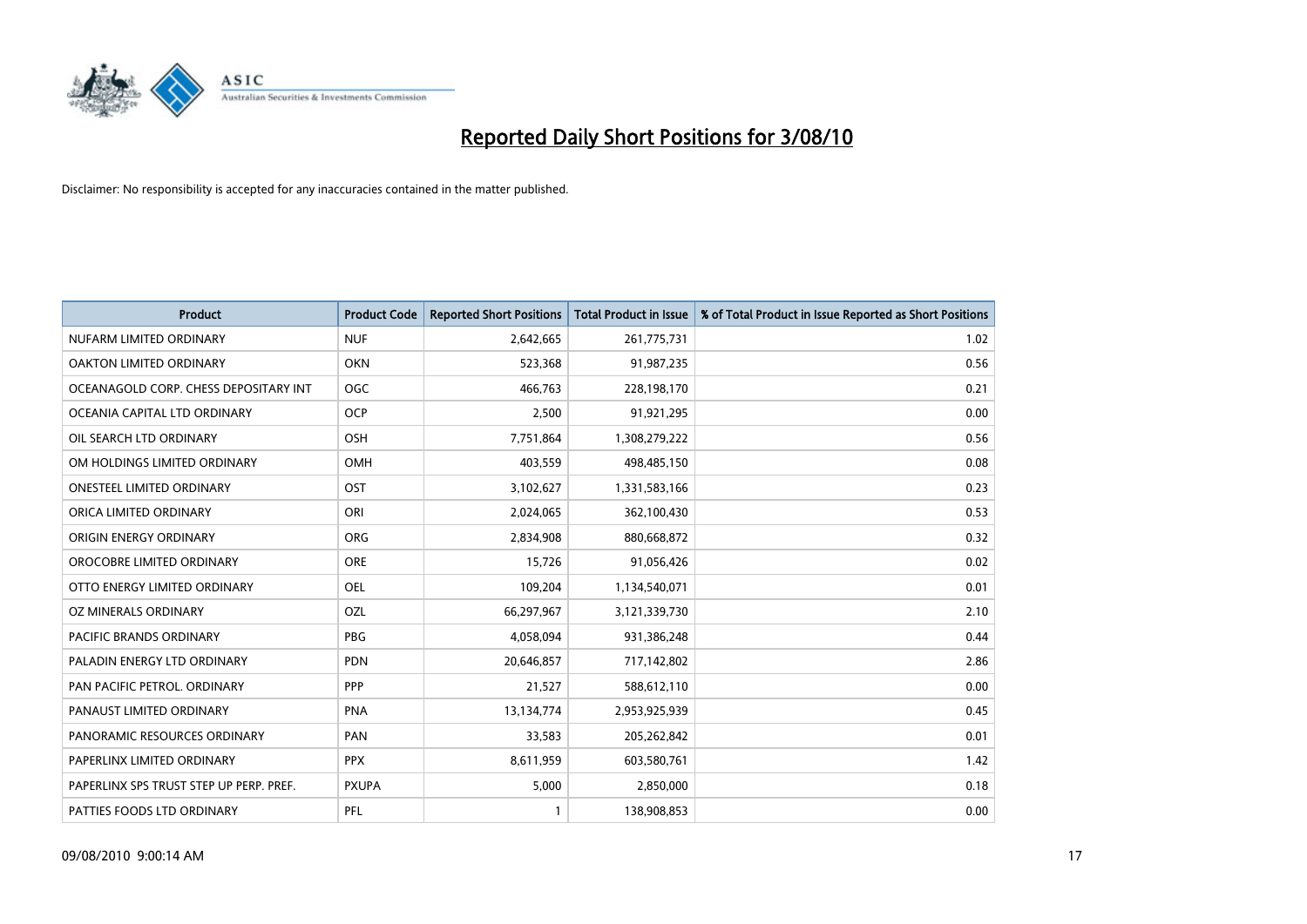

| <b>Product</b>                       | <b>Product Code</b> | <b>Reported Short Positions</b> | <b>Total Product in Issue</b> | % of Total Product in Issue Reported as Short Positions |
|--------------------------------------|---------------------|---------------------------------|-------------------------------|---------------------------------------------------------|
| PEET LIMITED ORDINARY                | <b>PPC</b>          | 157,007                         | 300,681,486                   | 0.05                                                    |
| PENINSULA MINERALS ORDINARY          | <b>PEN</b>          | 5,000                           | 1,628,249,898                 | 0.00                                                    |
| PERILYA LIMITED ORDINARY             | PEM                 | 542,254                         | 526,075,563                   | 0.10                                                    |
| PERPETUAL LIMITED ORDINARY           | PPT                 | 1,741,138                       | 43,417,478                    | 4.02                                                    |
| PERSEUS MINING LTD ORDINARY          | PRU                 | 136,567                         | 419,657,088                   | 0.02                                                    |
| PETSEC ENERGY ORDINARY               | <b>PSA</b>          | 223,332                         | 231,283,622                   | 0.10                                                    |
| PHARMAXIS LTD ORDINARY               | <b>PXS</b>          | 1,225,920                       | 225,721,734                   | 0.55                                                    |
| PHOTON GROUP LTD ORDINARY            | PGA                 | 965,265                         | 187,440,645                   | 0.51                                                    |
| PIKE RIVER COAL ORDINARY             | <b>PRC</b>          | 376,320                         | 404,971,067                   | 0.09                                                    |
| PLATINUM ASSET ORDINARY              | <b>PTM</b>          | 1,254,937                       | 561,347,878                   | 0.21                                                    |
| PLATINUM AUSTRALIA ORDINARY          | <b>PLA</b>          | 6,088,559                       | 321,130,521                   | 1.89                                                    |
| PLATINUM CAPITAL LTD ORDINARY        | <b>PMC</b>          |                                 | 162,258,814                   | 0.00                                                    |
| PMP LIMITED ORDINARY                 | <b>PMP</b>          | 1,242,661                       | 335,338,483                   | 0.37                                                    |
| PORT BOUVARD LIMITED ORDINARY        | PBD                 | 6.754                           | 593,868,295                   | 0.00                                                    |
| PREMIER INVESTMENTS ORDINARY         | <b>PMV</b>          | 26,464                          | 155,030,045                   | 0.01                                                    |
| PRIMARY HEALTH CARE ORDINARY         | PRY                 | 6,399,982                       | 491,428,342                   | 1.28                                                    |
| PRIME INFR GROUP. STAPLED SECURITIES | PIH                 | 1,329,351                       | 351,776,795                   | 0.37                                                    |
| PRIME MEDIA GRP LTD ORDINARY         | <b>PRT</b>          | $\overline{2}$                  | 366,330,303                   | 0.00                                                    |
| PRIMEAG AUSTRALIA ORDINARY           | PAG                 | 365,861                         | 150,569,976                   | 0.24                                                    |
| PROGEN PHARMACEUTIC ORDINARY         | PGL                 | 151,596                         | 24,709,097                    | 0.61                                                    |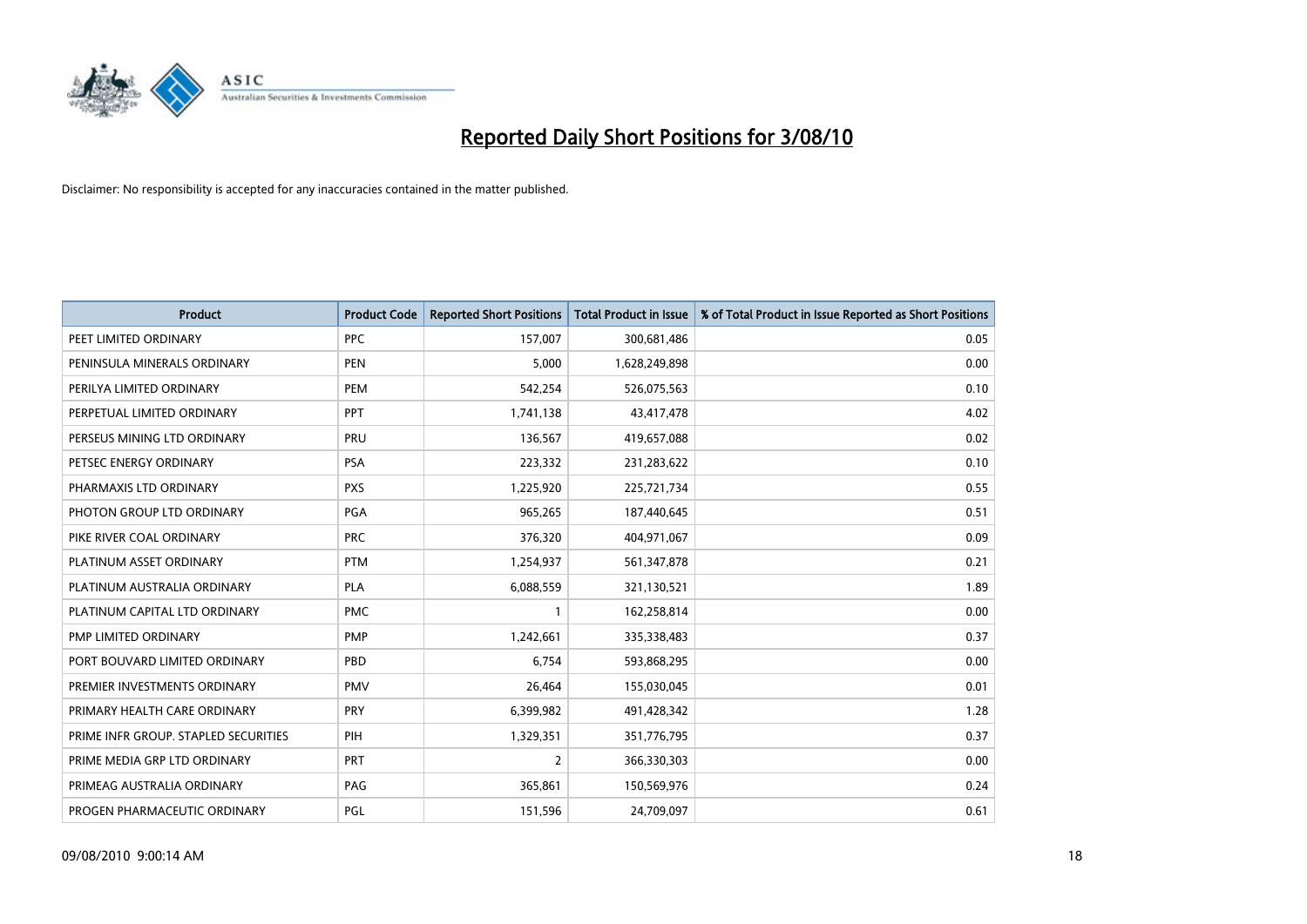

| <b>Product</b>                      | <b>Product Code</b> | <b>Reported Short Positions</b> | <b>Total Product in Issue</b> | % of Total Product in Issue Reported as Short Positions |
|-------------------------------------|---------------------|---------------------------------|-------------------------------|---------------------------------------------------------|
| PROGRAMMED ORDINARY                 | PRG                 | 285,319                         | 118,169,908                   | 0.25                                                    |
| PROSPERITY RESOURCES ORDINARY       | <b>PSP</b>          | 100,000                         | 261,425,373                   | 0.04                                                    |
| <b>PSIVIDA CORP CDI 1:1</b>         | <b>PVA</b>          | 6.878                           | 7,849,757                     | 0.09                                                    |
| <b>QANTAS AIRWAYS ORDINARY</b>      | QAN                 | 4,283,954                       | 2,265,123,620                 | 0.18                                                    |
| OBE INSURANCE GROUP ORDINARY        | <b>OBE</b>          | 16,690,112                      | 1,035,071,131                 | 1.61                                                    |
| RAMELIUS RESOURCES ORDINARY         | <b>RMS</b>          | 12,533                          | 291,200,265                   | 0.00                                                    |
| RAMSAY HEALTH CARE ORDINARY         | <b>RHC</b>          | 1,255,539                       | 202,081,252                   | 0.61                                                    |
| RANGE RESOURCES LTD ORDINARY        | <b>RRS</b>          | 1,250,000                       | 1,052,019,983                 | 0.12                                                    |
| <b>RCR TOMLINSON ORDINARY</b>       | <b>RCR</b>          | 68.067                          | 131,860,172                   | 0.05                                                    |
| <b>REA GROUP ORDINARY</b>           | <b>REA</b>          | 4,650                           | 128,439,366                   | 0.00                                                    |
| RED FORK ENERGY ORDINARY            | <b>RFE</b>          | 7,696                           | 139,535,000                   | 0.01                                                    |
| REDFLEX HOLDINGS ORDINARY           | <b>RDF</b>          | 27,029                          | 110,010,757                   | 0.02                                                    |
| REECE AUSTRALIA LTD. ORDINARY       | <b>REH</b>          | 7,307                           | 99,600,000                    | 0.01                                                    |
| REED RESOURCES LTD ORDINARY         | <b>RDR</b>          | 268,205                         | 177,271,768                   | 0.15                                                    |
| <b>REGIS RESOURCES ORDINARY</b>     | <b>RRL</b>          | 114,305                         | 414,452,125                   | 0.02                                                    |
| RESMED INC CDI 10:1                 | <b>RMD</b>          | 944,227                         | 772,670,160                   | 0.12                                                    |
| RESOLUTE MINING ORDINARY            | <b>RSG</b>          | 319,269                         | 392,586,434                   | 0.09                                                    |
| <b>RESOURCE GENERATION ORDINARY</b> | <b>RES</b>          | 157,911                         | 164,412,477                   | 0.10                                                    |
| REVERSE CORP LIMITED ORDINARY       | <b>REF</b>          | 25,141                          | 92,382,175                    | 0.03                                                    |
| <b>RHG LIMITED ORDINARY</b>         | <b>RHG</b>          | 13,020                          | 317,910,688                   | 0.00                                                    |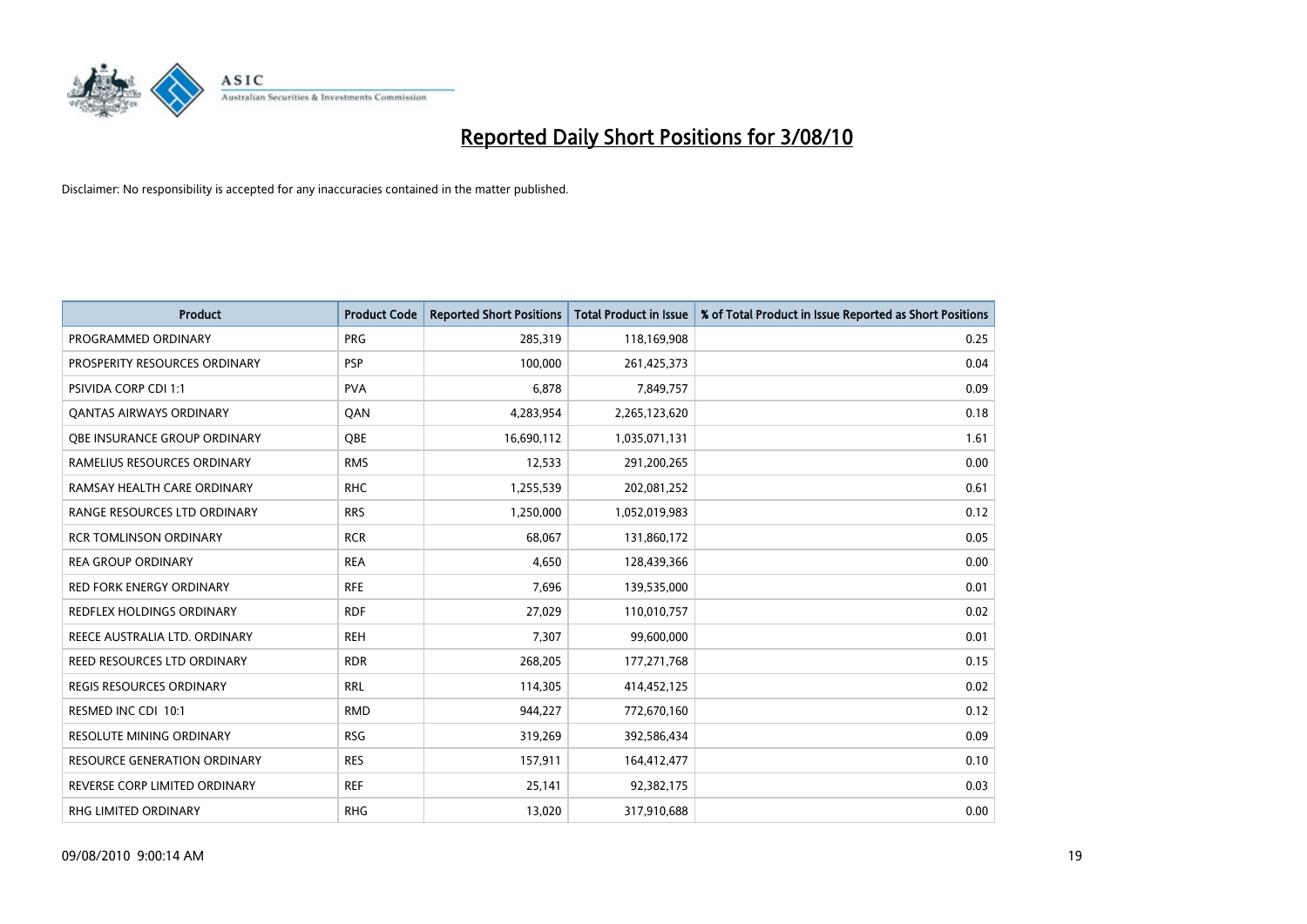

| <b>Product</b>                     | <b>Product Code</b> | <b>Reported Short Positions</b> | <b>Total Product in Issue</b> | % of Total Product in Issue Reported as Short Positions |
|------------------------------------|---------------------|---------------------------------|-------------------------------|---------------------------------------------------------|
| <b>RIDLEY CORPORATION ORDINARY</b> | <b>RIC</b>          | 98.858                          | 307,817,071                   | 0.03                                                    |
| RIO TINTO LIMITED ORDINARY         | <b>RIO</b>          | 12,196,017                      | 606,831,240                   | 2.03                                                    |
| RIVERCITY MOTORWAY STAPLED         | <b>RCY</b>          | 3,797,254                       | 957,010,115                   | 0.39                                                    |
| RIVERSDALE MINING ORDINARY         | <b>RIV</b>          | 206,574                         | 229,636,018                   | 0.09                                                    |
| <b>RNY PROPERTY TRUST UNITS</b>    | <b>RNY</b>          | 56,122                          | 263,413,889                   | 0.02                                                    |
| ROC OIL COMPANY ORDINARY           | <b>ROC</b>          | 991,640                         | 713,154,560                   | 0.14                                                    |
| RURALCO HOLDINGS ORDINARY          | <b>RHL</b>          | 6,330                           | 55,019,284                    | 0.01                                                    |
| SAI GLOBAL LIMITED ORDINARY        | SAI                 | 283,318                         | 159,619,197                   | 0.17                                                    |
| SALMAT LIMITED ORDINARY            | <b>SLM</b>          | 96,195                          | 159,131,983                   | 0.06                                                    |
| SANDFIRE RESOURCES ORDINARY        | <b>SFR</b>          | 48.063                          | 131,534,760                   | 0.03                                                    |
| SANTOS LTD ORDINARY                | <b>STO</b>          | 2,089,703                       | 832,568,323                   | 0.23                                                    |
| SARACEN MINERAL ORDINARY           | <b>SAR</b>          | 92,824                          | 491,818,083                   | 0.02                                                    |
| SEDGMAN LIMITED ORDINARY           | <b>SDM</b>          | 150,000                         | 205,986,681                   | 0.07                                                    |
| SEEK LIMITED ORDINARY              | <b>SEK</b>          | 4,824,017                       | 336,584,488                   | 1.41                                                    |
| SENETAS CORPORATION ORDINARY       | <b>SEN</b>          | 756,999                         | 461,522,263                   | 0.16                                                    |
| SERVCORP LIMITED ORDINARY          | SRV                 | 707,222                         | 98,440,807                    | 0.71                                                    |
| SERVICE STREAM ORDINARY            | <b>SSM</b>          | 344,663                         | 283,418,867                   | 0.12                                                    |
| SEVEN GROUP HOLDINGS ORDINARY      | <b>SVW</b>          | 459,639                         | 305,410,281                   | 0.14                                                    |
| SIGMA PHARMACEUTICAL ORDINARY      | <b>SIP</b>          | 9,318,339                       | 1,178,626,572                 | 0.79                                                    |
| SILEX SYSTEMS ORDINARY             | <b>SLX</b>          | 208,205                         | 149,296,747                   | 0.14                                                    |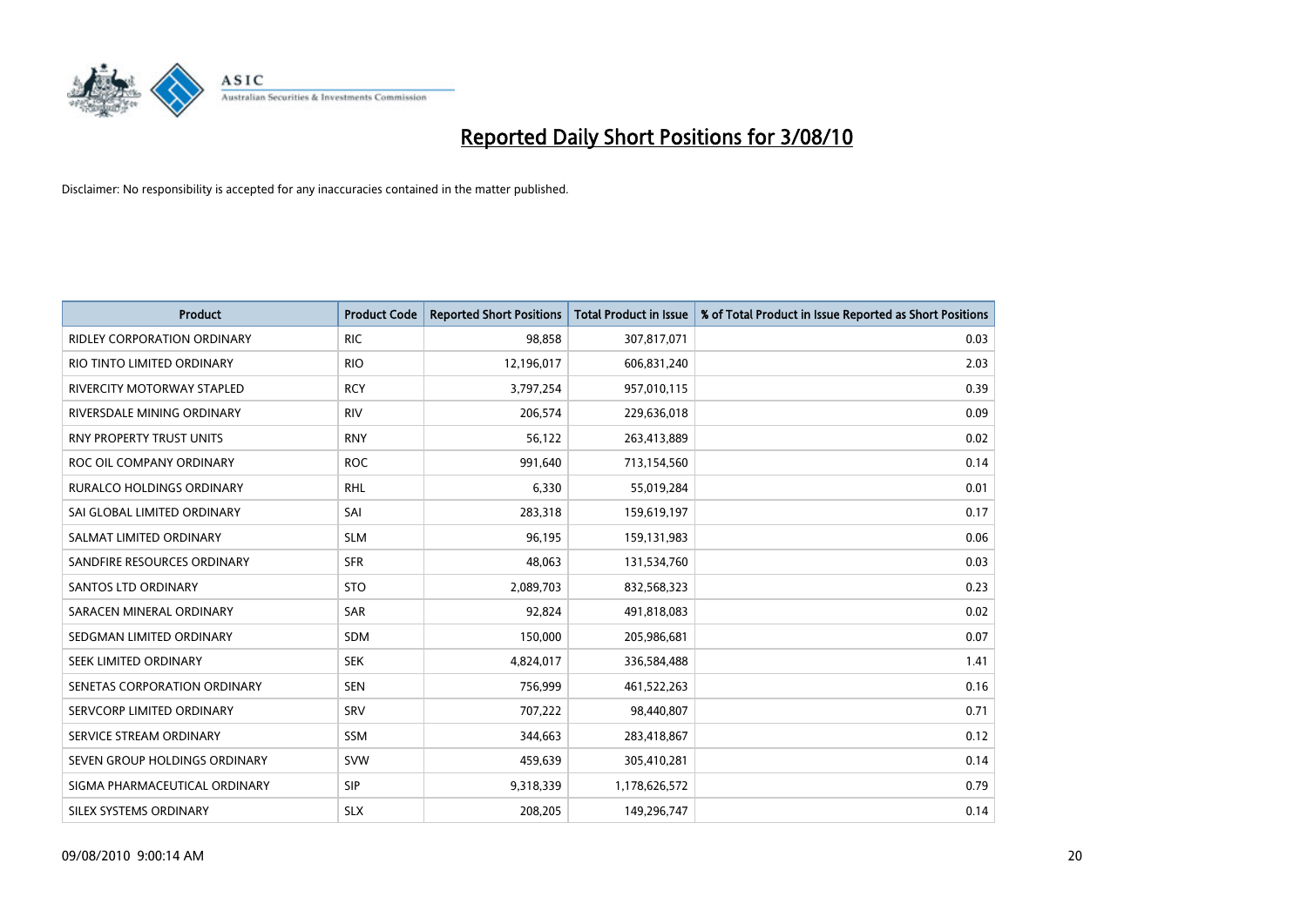

| <b>Product</b>                           | <b>Product Code</b> | <b>Reported Short Positions</b> | <b>Total Product in Issue</b> | % of Total Product in Issue Reported as Short Positions |
|------------------------------------------|---------------------|---------------------------------|-------------------------------|---------------------------------------------------------|
| SILVER LAKE RESOURCE ORDINARY            | <b>SLR</b>          | 140,822                         | 178,757,838                   | 0.08                                                    |
| SIMS METAL MGMT LTD ORDINARY             | SGM                 | 1,366,023                       | 203,891,295                   | 0.65                                                    |
| SINGAPORE TELECOMM. CHESS DEPOSITARY INT | SGT                 | 4,762,723                       | 440,346,022                   | 1.09                                                    |
| SKILLED GROUP LTD ORDINARY               | <b>SKE</b>          | 71,734                          | 190,738,408                   | 0.03                                                    |
| SKY CITY ENTERTAIN, ORDINARY             | <b>SKC</b>          | 7,334,089                       | 575,114,687                   | 1.27                                                    |
| <b>SKY NETWORK ORDINARY</b>              | <b>SKT</b>          | 862,690                         | 389,139,785                   | 0.22                                                    |
| SMS MANAGEMENT, ORDINARY                 | <b>SMX</b>          | 3,381                           | 67,182,500                    | 0.01                                                    |
| SONIC HEALTHCARE ORDINARY                | <b>SHL</b>          | 2,880,093                       | 388,429,875                   | 0.75                                                    |
| SOUL PATTINSON (W.H) ORDINARY            | SOL                 | 13,288                          | 238,640,580                   | 0.00                                                    |
| SP AUSNET STAPLED SECURITIES             | <b>SPN</b>          | 3,591,971                       | 2,748,353,504                 | 0.12                                                    |
| SPARK INFRASTRUCTURE STAPLED SECURITIES  | SKI                 | 2,744,974                       | 1,031,911,394                 | 0.26                                                    |
| SPDR 200 FUND ETF UNITS                  | <b>STW</b>          | 5,258                           | 58,028,081                    | 0.01                                                    |
| SPECIALTY FASHION ORDINARY               | SFH                 | 1,020,541                       | 190,964,693                   | 0.53                                                    |
| SPHERE MINERALS LTD ORDINARY             | <b>SPH</b>          | 76.305                          | 171,348,151                   | 0.04                                                    |
| SPOTLESS GROUP LTD ORDINARY              | SPT                 | 858,464                         | 259,309,656                   | 0.32                                                    |
| ST BARBARA LIMITED ORDINARY              | <b>SBM</b>          | 26,759,283                      | 1,953,168,407                 | 1.37                                                    |
| STAGING CONNECTIONS ORDINARY             | <b>STG</b>          | 2,917,189                       | 783,175,134                   | 0.37                                                    |
| STH AMERICAN COR LTD ORDINARY            | SAY                 | 9,200                           | 206,832,027                   | 0.00                                                    |
| STHN CROSS MEDIA ORDINARY                | SXL                 | 189,788                         | 378,827,750                   | 0.05                                                    |
| STOCKLAND UNITS/ORD STAPLED              | SGP                 | 12,334,645                      | 2,383,036,717                 | 0.50                                                    |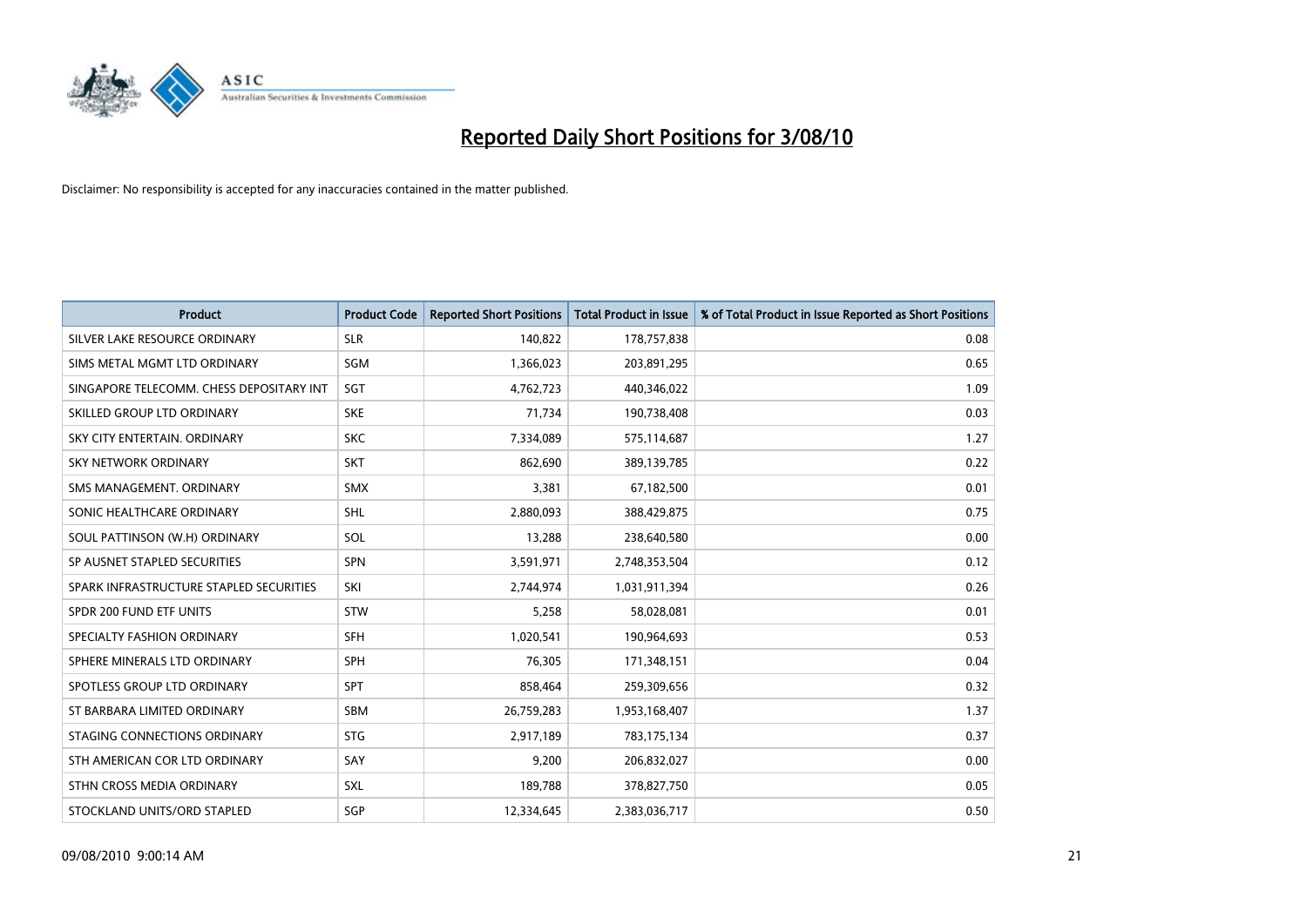

| <b>Product</b>                      | <b>Product Code</b> | <b>Reported Short Positions</b> | <b>Total Product in Issue</b> | % of Total Product in Issue Reported as Short Positions |
|-------------------------------------|---------------------|---------------------------------|-------------------------------|---------------------------------------------------------|
| STRAITS RESOURCES ORDINARY          | <b>SRL</b>          | 5,412,432                       | 255,203,613                   | 2.11                                                    |
| STW COMMUNICATIONS ORDINARY         | SGN                 | 92,779                          | 364,310,964                   | 0.02                                                    |
| SUNCORP-METWAY, ORDINARY            | <b>SUN</b>          | 6,796,487                       | 1,281,390,524                 | 0.53                                                    |
| SUNDANCE RESOURCES ORDINARY         | <b>SDL</b>          | 16,414,958                      | 2,709,995,932                 | 0.59                                                    |
| SUNLAND GROUP LTD ORDINARY          | <b>SDG</b>          | 57,162                          | 251,107,692                   | 0.01                                                    |
| SUPER CHEAP AUTO GRP ORDINARY       | <b>SUL</b>          | 352,640                         | 127,532,302                   | 0.27                                                    |
| SWICK MINING ORDINARY               | <b>SWK</b>          | 1,548                           | 236,724,970                   | 0.00                                                    |
| SYMEX HOLDINGS ORDINARY             | <b>SYM</b>          | 6,633                           | 125,037,628                   | 0.01                                                    |
| TABCORP HOLDINGS LTD ORDINARY       | <b>TAH</b>          | 8,910,716                       | 612,625,759                   | 1.45                                                    |
| <b>TALENT2 INTERNATION ORDINARY</b> | <b>TWO</b>          | $\overline{7}$                  | 141,089,346                   | 0.00                                                    |
| TAP OIL LIMITED ORDINARY            | <b>TAP</b>          | 11,802                          | 156,485,921                   | 0.01                                                    |
| TASSAL GROUP LIMITED ORDINARY       | <b>TGR</b>          | 2,263,183                       | 144,197,882                   | 1.56                                                    |
| TATTS GROUP LTD ORDINARY            | <b>TTS</b>          | 8,003,875                       | 1,281,937,479                 | 0.61                                                    |
| <b>TECHNOLOGY ONE ORDINARY</b>      | <b>TNE</b>          | 579                             | 300,303,455                   | 0.00                                                    |
| TELECOM CORPORATION ORDINARY        | <b>TEL</b>          | 39,669,350                      | 1,920,694,831                 | 2.05                                                    |
| TELSTRA CORPORATION. ORDINARY       | <b>TLS</b>          | 51,523,290                      | 12,443,074,357                | 0.40                                                    |
| TEN NETWORK HOLDINGS ORDINARY       | <b>TEN</b>          | 4,974,995                       | 1,045,236,720                 | 0.47                                                    |
| TFS CORPORATION LTD ORDINARY        | <b>TFC</b>          | 69,729                          | 227,360,909                   | 0.03                                                    |
| THAKRAL HOLDINGS GRP ORDINARY/UNIT  | <b>THG</b>          | 80,130                          | 584,645,014                   | 0.01                                                    |
| THE REJECT SHOP ORDINARY            | <b>TRS</b>          | 15,707                          | 26,033,570                    | 0.06                                                    |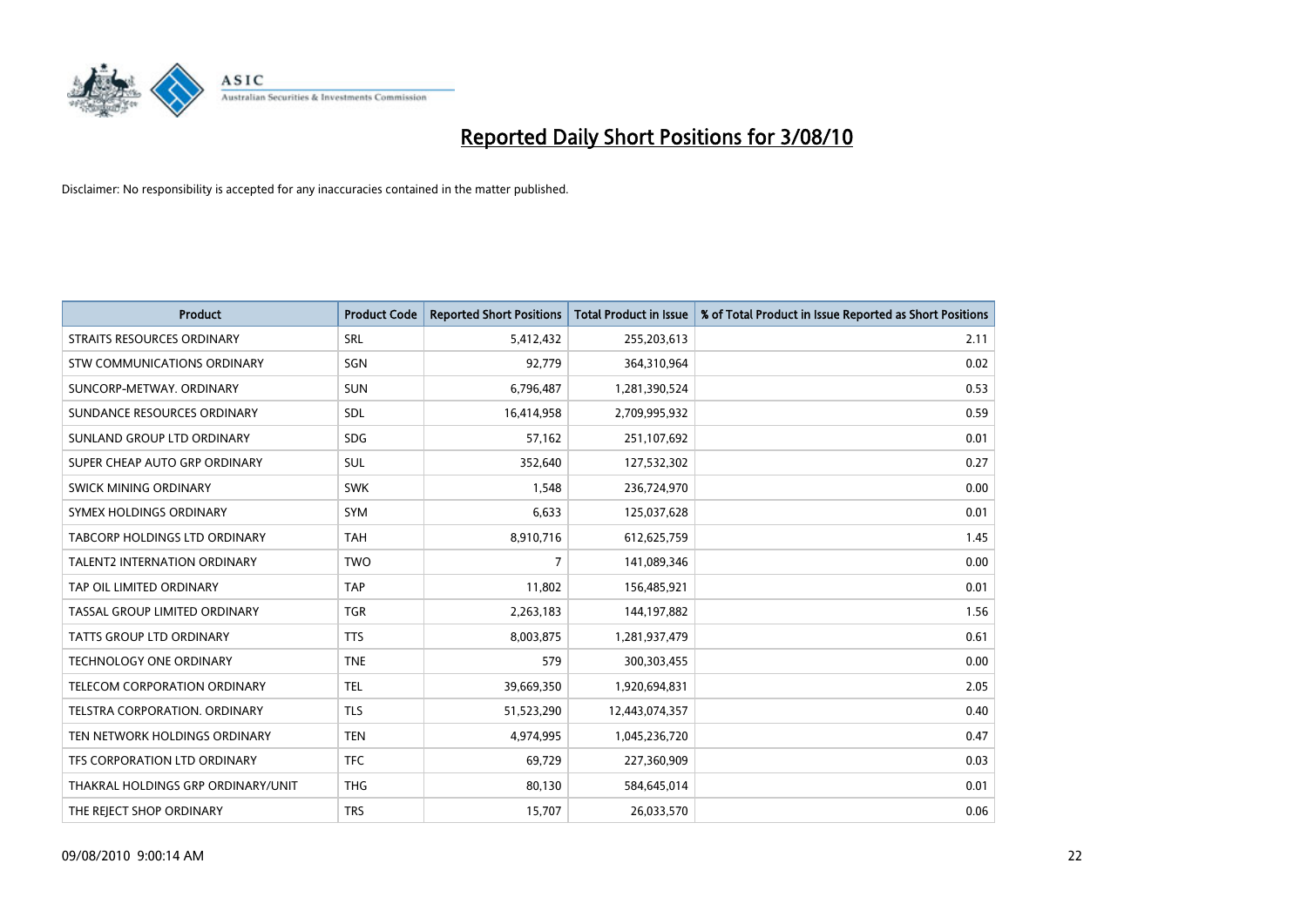

| <b>Product</b>                          | <b>Product Code</b> | <b>Reported Short Positions</b> | <b>Total Product in Issue</b> | % of Total Product in Issue Reported as Short Positions |
|-----------------------------------------|---------------------|---------------------------------|-------------------------------|---------------------------------------------------------|
| THOR MINING PLC CHESS DEPOSITARY        | <b>THR</b>          | 2.307                           | 189,520,445                   | 0.00                                                    |
| THORN GROUP LIMITED ORDINARY            | <b>TGA</b>          | 2,360                           | 129,441,655                   | 0.00                                                    |
| THUNDELARRA EXPLOR, ORDINARY            | <b>THX</b>          | 4,713                           | 147,824,869                   | 0.00                                                    |
| TIMBERCORP LIMITED ORDINARY             | <b>TIM</b>          | 2,752,682                       | 352,071,429                   | 0.78                                                    |
| <b>TISHMAN SPEYER UNITS</b>             | <b>TSO</b>          | 58,438                          | 338,440,904                   | 0.01                                                    |
| TNG LIMITED ORDINARY                    | <b>TNG</b>          | 4,321                           | 258,055,076                   | 0.00                                                    |
| TOLL HOLDINGS LTD ORDINARY              | <b>TOL</b>          | 9,241,840                       | 702,867,609                   | 1.30                                                    |
| TORO ENERGY LIMITED ORDINARY            | <b>TOE</b>          | 35,404                          | 964,936,676                   | 0.00                                                    |
| <b>TOWER AUSTRALIA ORDINARY</b>         | <b>TAL</b>          | 1,358,103                       | 415,928,881                   | 0.33                                                    |
| <b>TOWER LIMITED ORDINARY</b>           | <b>TWR</b>          | 722,090                         | 260,631,787                   | 0.27                                                    |
| <b>TOX FREE SOLUTIONS ORDINARY</b>      | <b>TOX</b>          | 94,147                          | 91,661,500                    | 0.09                                                    |
| TPG TELECOM LIMITED ORDINARY            | <b>TPM</b>          | 456,676                         | 767,849,104                   | 0.06                                                    |
| TRANSFIELD SERV INFR STAPLED SECURITIES | <b>TSI</b>          | 357,693                         | 432,184,488                   | 0.08                                                    |
| <b>TRANSFIELD SERVICES ORDINARY</b>     | <b>TSE</b>          | 23,465                          | 414,278,904                   | 0.01                                                    |
| TRANSPACIFIC INDUST, ORDINARY           | <b>TPI</b>          | 6,527,725                       | 960,638,735                   | 0.66                                                    |
| TRANSURBAN GROUP TRIPLE STAPLED SEC.    | <b>TCL</b>          | 8,341,161                       | 1,414,667,986                 | 0.59                                                    |
| TRINITY GROUP STAPLED SECURITIES        | <b>TCO</b>          | 3,419                           | 231,701,539                   | 0.00                                                    |
| TROY RESOURCES NL ORDINARY              | <b>TRY</b>          | 102,581                         | 87,474,323                    | 0.12                                                    |
| <b>UGL LIMITED ORDINARY</b>             | <b>UGL</b>          | 3,848,502                       | 165,928,705                   | 2.31                                                    |
| UXC LIMITED ORDINARY                    | <b>UXC</b>          | 708.109                         | 295,643,019                   | 0.23                                                    |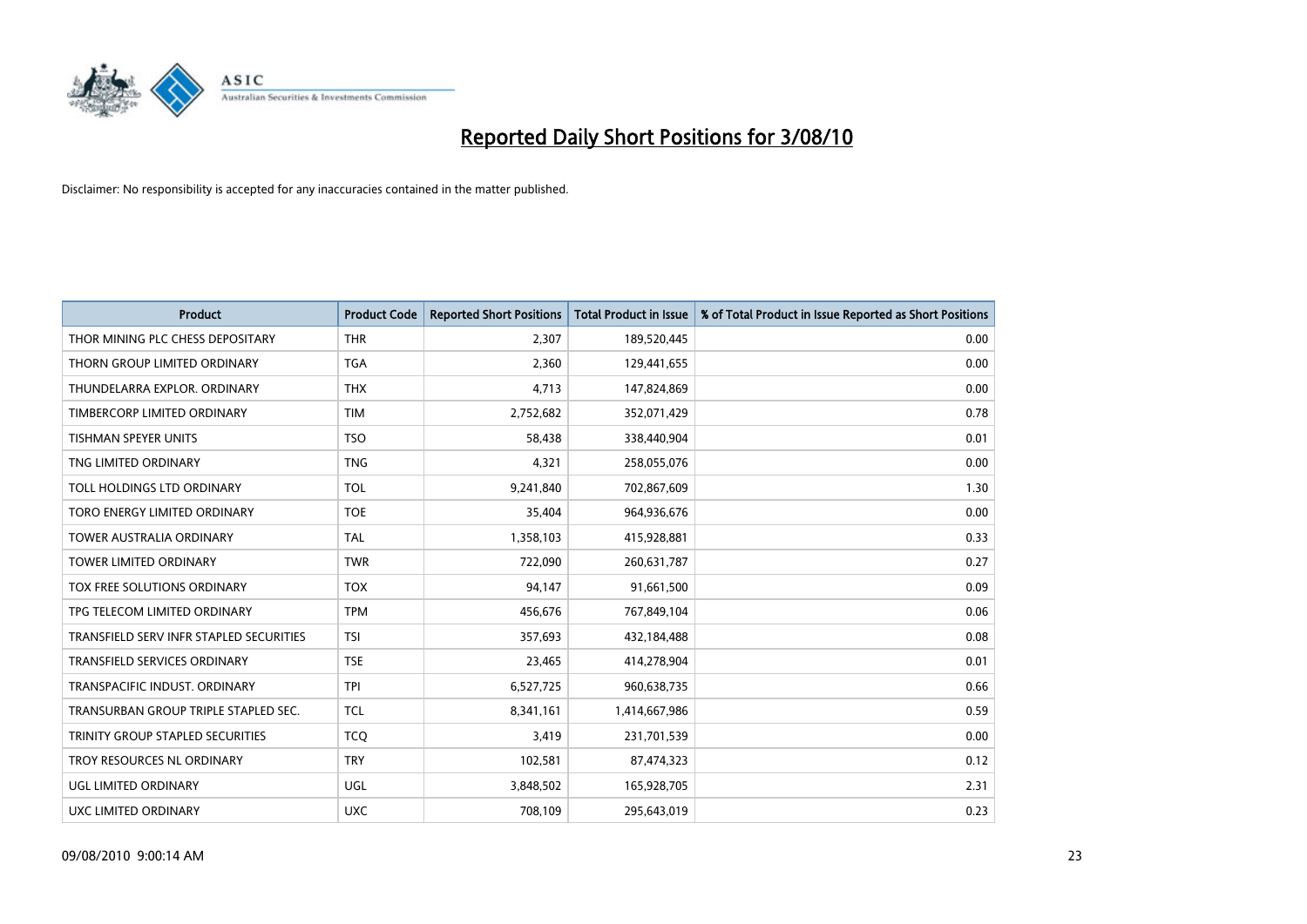

| <b>Product</b>                            | <b>Product Code</b> | <b>Reported Short Positions</b> | <b>Total Product in Issue</b> | % of Total Product in Issue Reported as Short Positions |
|-------------------------------------------|---------------------|---------------------------------|-------------------------------|---------------------------------------------------------|
| VALAD PROPERTY GROUP STAPLED US PROHIBIT. | <b>VPG</b>          | 4,419,640                       | 2,287,682,926                 | 0.19                                                    |
| <b>VDM GROUP LIMITED ORDINARY</b>         | <b>VMG</b>          | 11,116                          | 195,613,088                   | 0.01                                                    |
| <b>VENTURE MINERALS ORDINARY</b>          | <b>VMS</b>          | 6,500                           | 168, 163, 334                 | 0.00                                                    |
| <b>VILLAGE ROADSHOW LTD ORDINARY</b>      | <b>VRL</b>          | 682                             | 114,217,649                   | 0.00                                                    |
| VILLAGE ROADSHOW LTD 'A' CLASS PREFERENCE | <b>VRLPA</b>        | 48,123                          | 52,235,451                    | 0.09                                                    |
| <b>VIRGIN BLUE HOLDINGS ORDINARY</b>      | <b>VBA</b>          | 12,170,209                      | 2,209,126,568                 | 0.53                                                    |
| <b>VISION GROUP HLDGS ORDINARY</b>        | <b>VGH</b>          | 78,000                          | 72,671,765                    | 0.11                                                    |
| VITA GROUP LTD ORDINARY                   | <b>VTG</b>          | 75,190                          | 141,247,800                   | 0.05                                                    |
| VITERRA INC CDI 1:1                       | <b>VTA</b>          | 2,098                           | 68,629,939                    | 0.00                                                    |
| <b>WAREHOUSE GROUP ORDINARY</b>           | <b>WHS</b>          | 327,527                         | 311,195,868                   | 0.11                                                    |
| <b>WATPAC LIMITED ORDINARY</b>            | <b>WTP</b>          | 36,870                          | 181,326,206                   | 0.01                                                    |
| <b>WDS LIMITED ORDINARY</b>               | <b>WDS</b>          | 63,084                          | 143,107,458                   | 0.04                                                    |
| WEBJET LIMITED ORDINARY                   | <b>WEB</b>          | 94,509                          | 76,861,278                    | 0.13                                                    |
| <b>WESFARMERS LIMITED ORDINARY</b>        | <b>WES</b>          | 21,215,295                      | 1,005,167,663                 | 2.09                                                    |
| WESFARMERS LIMITED PARTIALLY PROTECTED    | <b>WESN</b>         | 4,567,362                       | 151,904,499                   | 2.99                                                    |
| WEST AUSTRALIAN NEWS ORDINARY             | <b>WAN</b>          | 6,182,537                       | 216,011,546                   | 2.87                                                    |
| WESTERN AREAS NL ORDINARY                 | <b>WSA</b>          | 6,179,548                       | 179,735,899                   | 3.43                                                    |
| WESTERN DESERT RES. ORDINARY              | <b>WDR</b>          | 948                             | 134,511,656                   | 0.00                                                    |
| WESTFIELD GROUP ORD/UNIT STAPLED SEC      | <b>WDC</b>          | 3,910,765                       | 2,307,773,663                 | 0.14                                                    |
| WESTPAC BANKING CORP ORDINARY             | <b>WBC</b>          | 20,351,923                      | 2,989,104,006                 | 0.65                                                    |